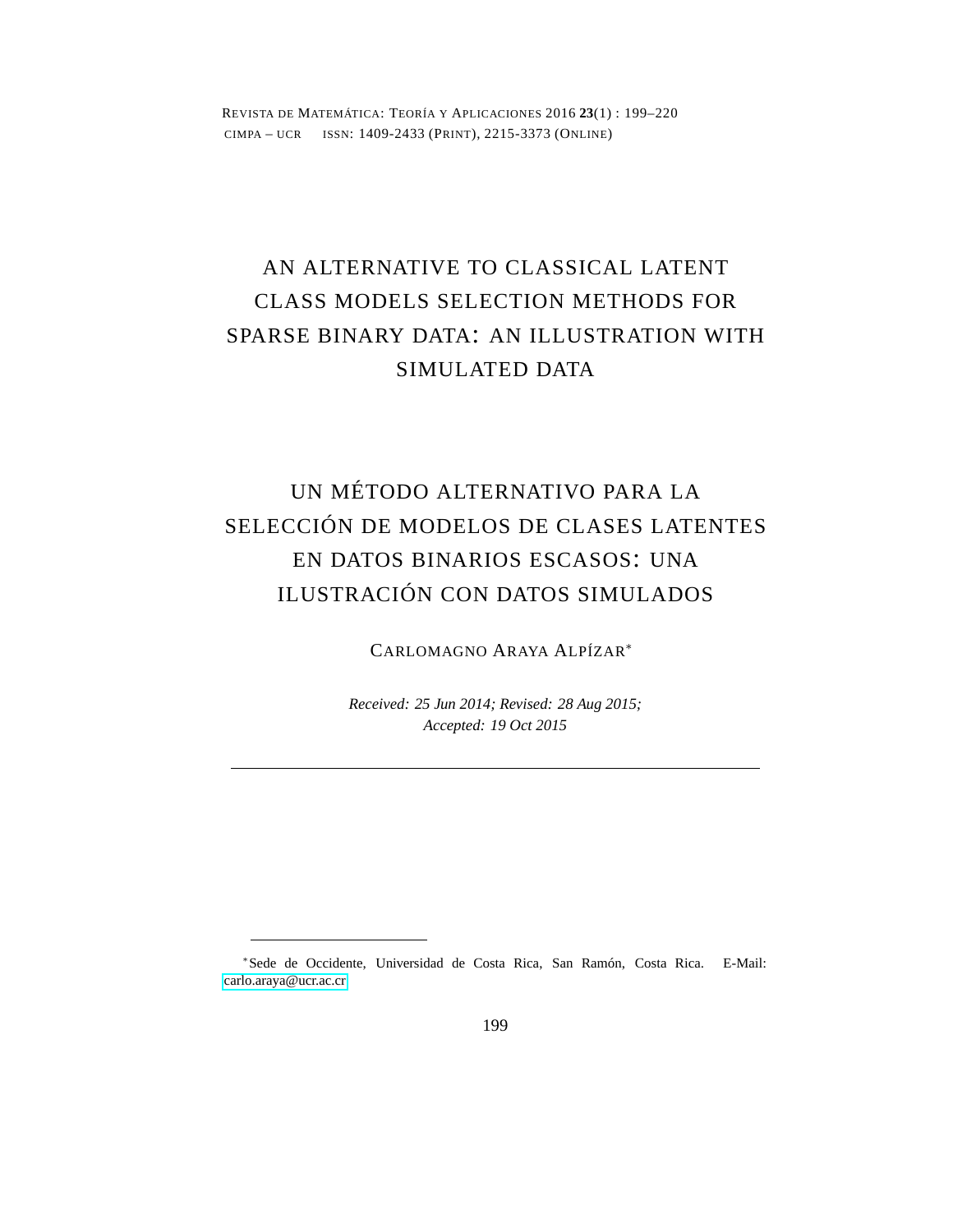#### **Abstract**

Within the context of a latent class model with manifest binary variables, we propose an alternative method that solves the problem of estimating empirical distribution with sparse contingency tables and the chisquare approximation for goodness-of-fit will not be valid. We analyze sparse binary data, where there are many response patterns with very small expected frequencies in several data sets varying in degree of sparseness from 1 to 5 defined  $d = n/2^p = n/R$  is a factor that is mentioned in almost all prior literature as being an important determinant of how well the distribution is represented by the chi-squared.The proposed approach produced results that were valid and reliable under the mentioned problematic data conditions. Results from the proposal presented compare the rates of Type I for traditional goodness-of-fit tests. We also show that with data density  $d \leq 5$ , Pearson's statistic  $(\chi^2)$  should not be used to select latent class models using the Patterns Method, given that this has the probability of Type I error being greater than 5%. By comparing the Patterns Method and the Parametric Bootstrap for data density  $d = 2$ , we show that the Patterns Method has more accurate Type I error probabilities since the likelihood ratio, Read-Cressie and Freeman-Tukey statistics afford values of  $\alpha$  < 0.05. In contrast, the Parametric Bootstrap provides values in these statistics that surpass 5%.

**Keywords:** sparse data; latent class; goodness-of-fit; binary data.

#### **Resumen**

En el contexto de modelos de clases latentes con variables manifiestas binarias, se propone un método alternativo para resolver el problema de la estimación de la distribución empírica con tablas de contingencias escasas, donde la aproximación de los estadísticos de bondad de ajuste por la distribución Chi-Cuadrada no es válida. Se analiza datos binarios escasos, donde muchos patrones de respuesta que tienen frecuencias esperadas pequeñas, en conjuntos de datos con grados de datos escasos de 1 a 5, donde  $d = n/2^p = n/R$  es un factor es mencionado en la literatura como determinante de la bondad de ajuste a la distribución Chi-Cuadrada. La propuesta presenta resultados válidos y confiables en las condiciones de los datos mencionadas. Para los resultados se presenta tasas de error tipo I para las pruebas tradiciones de bondad de ajuste. También se muestra que para niveles de densidad de datos  $d \leq 5$ , el estadístico Pearson  $(\chi^2)$ no es el apropiado para seleccionar modelos de clases latentes utilizando el Método de Patrones, dado que presenta probabilidad de error de tipo I más grandes que 5%. Al comparar el Método de Patrones y el Bootstrap Paramétrico para la densidad  $d = 2$ , se muestra que el Método de Patrones tiene probabilidades de error de tipo I menores de 5% en los estadísticos de razón de verosimilitud, Read-Cressie y Freeman-Tukey. En contraste,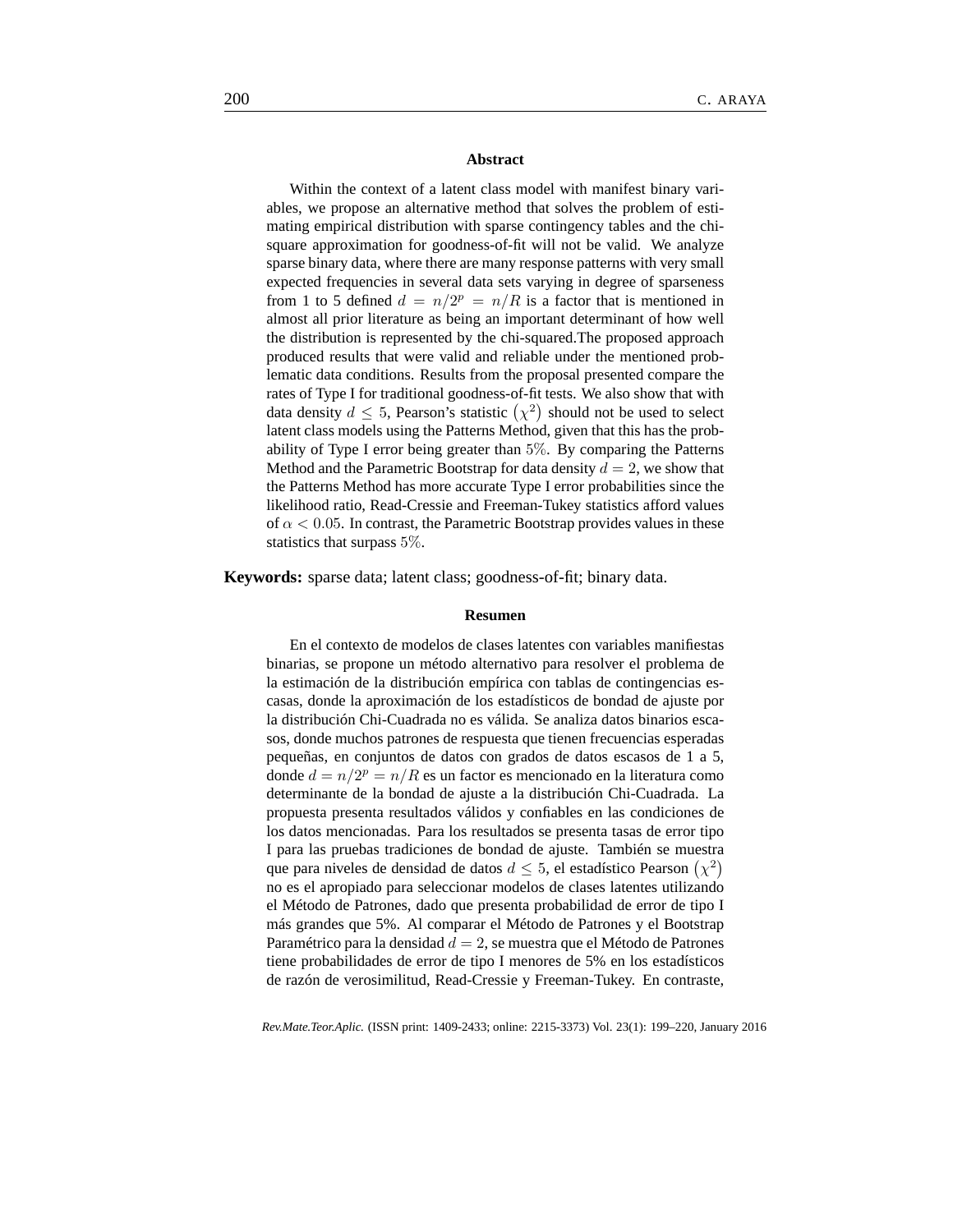el Bootstrap Paramétrico produce valores en estos estadísticos que superan un 5%.

**Palabras clave:** datos escasos; clases latentes; bondad de ajuste; datos binarios.

**Mathematics Subject Classification:** 62H30, 62H17.

## **1 Introduction**

Latent class analysis is a statistical method for analyzing and understanding multivariate categorical data. These methods have been used extensively in the social sciences to model the heterogeneity of manifest variables in a multivariate sense; they can be used to identify unobserved subgroups within a population from multivariate categorical and/or continuous observed variables by estimating the characteristics of these latent clusters, returning the probability that each subject belongs to each group and identifying the variables that best serve to distinguish among classes [\[3\]](#page-18-0).

In theory, a *p*-value value for the goodness-of-fit statistic (GFS) can be obtained by comparing the statistics to the reference chi-square theoretical probability distribution corresponding to the degrees of freedom in the model. The assumption is valid based on the Integral Theorem of De Moivre-Laplace, when both the observed frequencies of the different response patterns and the sample size are large.  $(f_{\mathbf{x}_h} \to \infty, n \to \infty)$ .

This is a special case of the central limit theorem. It states that the binomial distribution of the number of successes in  $n$  independent Bernoulli trials with a probability  $p$  of success in each trial approximates a normal distribution with mean np and standard deviation  $\sqrt{npq}$  if n is very large and some conditions are satisfied [\[26\]](#page-20-0).

Statistical inference problems caused by sparsity of contingency tables are widely discussed in the literature. The problem arises because the possible increase in Type I error rates of goodness-of-fit statistics do not match their expected rates under the chi-square approximation [\[6\]](#page-18-1). In particular, sparseness is a function of the sample size and the size of the contingency table (or the total of the response patterns,  $R = 2^p$ ). The ratio  $d = n/R$  is used to measure the amount of spareness present in a table. In this sense, Larntz [\[21\]](#page-19-0) showed that when d is less than 5, the distribution of the  $G<sup>2</sup>$  test statistic is not well approximated by the chi-square distribution, and instead is unknown, making it difficult to test the absolute fit of a model. Accordingly, small expected frequencies will provide high values in the GFS and will be more likely to lead us to reject the model even though it is appropriate for describing the data set. Furthermore,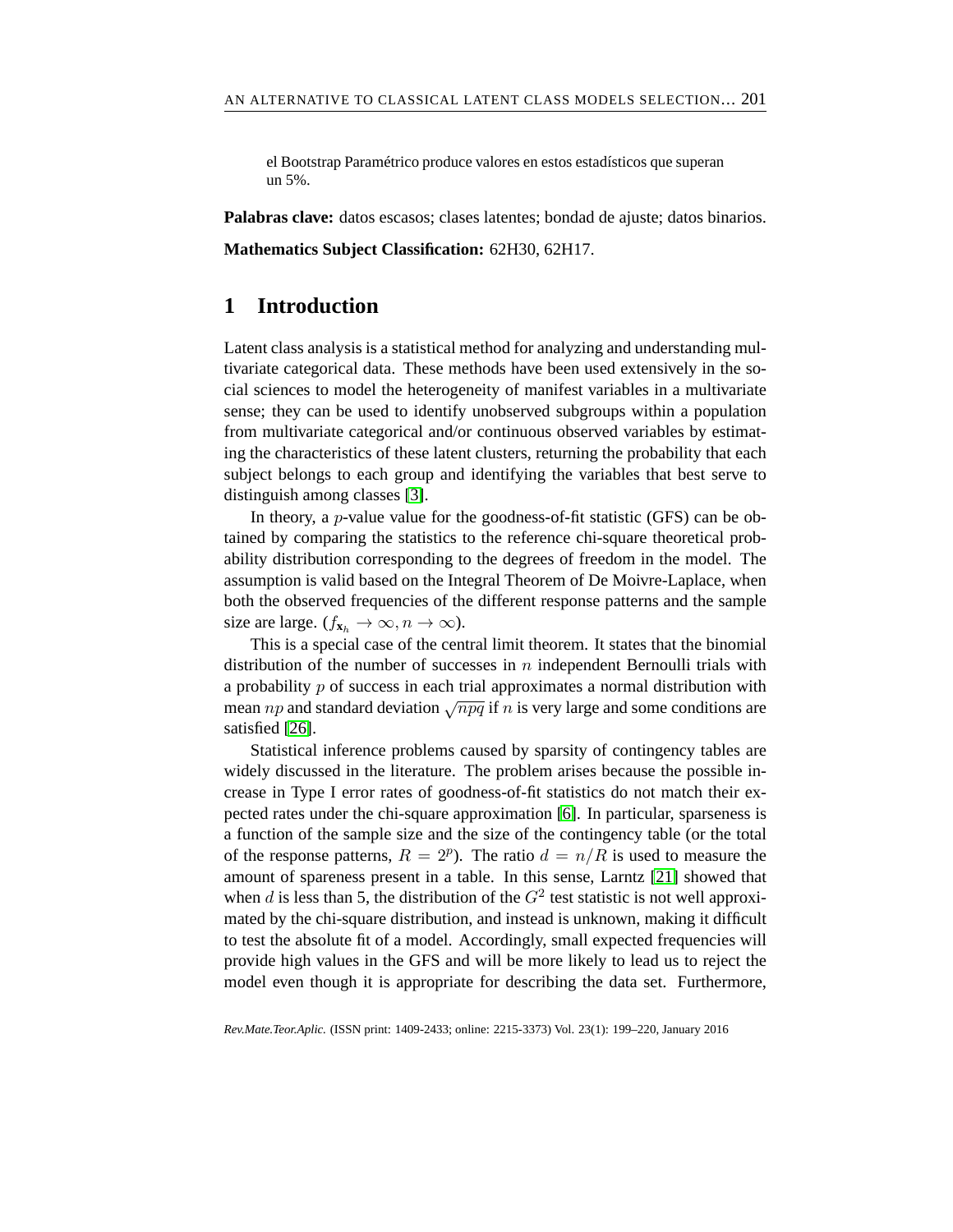sparse data have an adverse effect on goodness-of-fit tests as they may invalidate using the  $\chi^2$  distribution. Many suggestions have been given on how to measure sparseness in a multi-way contingency table. But, to date, no universal definition of sparseness has been adopted. The most widely used rules of thumb are to consider the percentage of expected cell frequencies smaller than or equal to 1, 5 or 10 [\[2,](#page-18-2) [7,](#page-18-3) [13,](#page-19-1) [15,](#page-19-2) [31,](#page-20-1) [19,](#page-19-3) [9\]](#page-18-4) and the percentage of observed zero frequencies.

Other contributions to the study of the sparse contingency tables are: Bayesian modeling of temporal dependence in large sparse contingency tables [\[18\]](#page-19-4), nonparametric criteria for sparse contingency tables [\[30\]](#page-20-2), goodness-of-fit tests for sparse nominal data based on grouping [\[28\]](#page-20-3), accurate directional inference for vector parameters [\[10\]](#page-18-5), chi-square orthogonal components for assessing goodness-of-fit [\[24\]](#page-19-5), profile statistics for sparse contingency tables under Poisson sampling [\[27\]](#page-20-4), the measurement of model fit for sparse categorical data [\[17\]](#page-19-6) and modeling and measuring association for ordinal data [\[14\]](#page-19-7).

We propose an alternative method to calculate the empirical probability distribution of the GFS when sparseness is extreme and here we refer to this as the Patterns Method. The structure of this article is as follows. In Section 2, we present the basic concepts related to Latent Class Models. In Section 3, the sparse data problem and the statistical tests that assess the goodness-of-fit of the latent class model are presented. In Section 4, we present the Patterns Method. The design of the study is described in Section 5. Section 6 includes the results of the Pattern Method regarding probability of Type I error. Section 7 describes the construction of the tables of critical values for the Pattern Method. Finally, Section 8 presents the key results of this study.

#### **2 Latent class models**

The latent class model (LCM) is a multivariate statistical technique that allows study of the existence of one (or several) latent class(es) by means of a set of manifest variables observed, and makes it possible to define, from their classes, a classification or typology of the individuals analyzed. LCM was introduced by Lazarsfeld and Henry [\[22\]](#page-19-8), who used the technique as a tool for building typologies (or clustering) based on dichotomous observed variables.

In Latent Class analysis, the measurement levels of both the manifest variables and the latent variable are categorical. Each latent class is characterized by a pattern of probabilities of response for the manifest variables. A particular case of LCM occurs when the manifest variables are binary; that is, there are only two levels of response: 0 and 1. Formally we have a collection  $\mathbf{X}' = (X_1, \dots, X_p)$ of binary indicators for each individual, these being the presence or absence of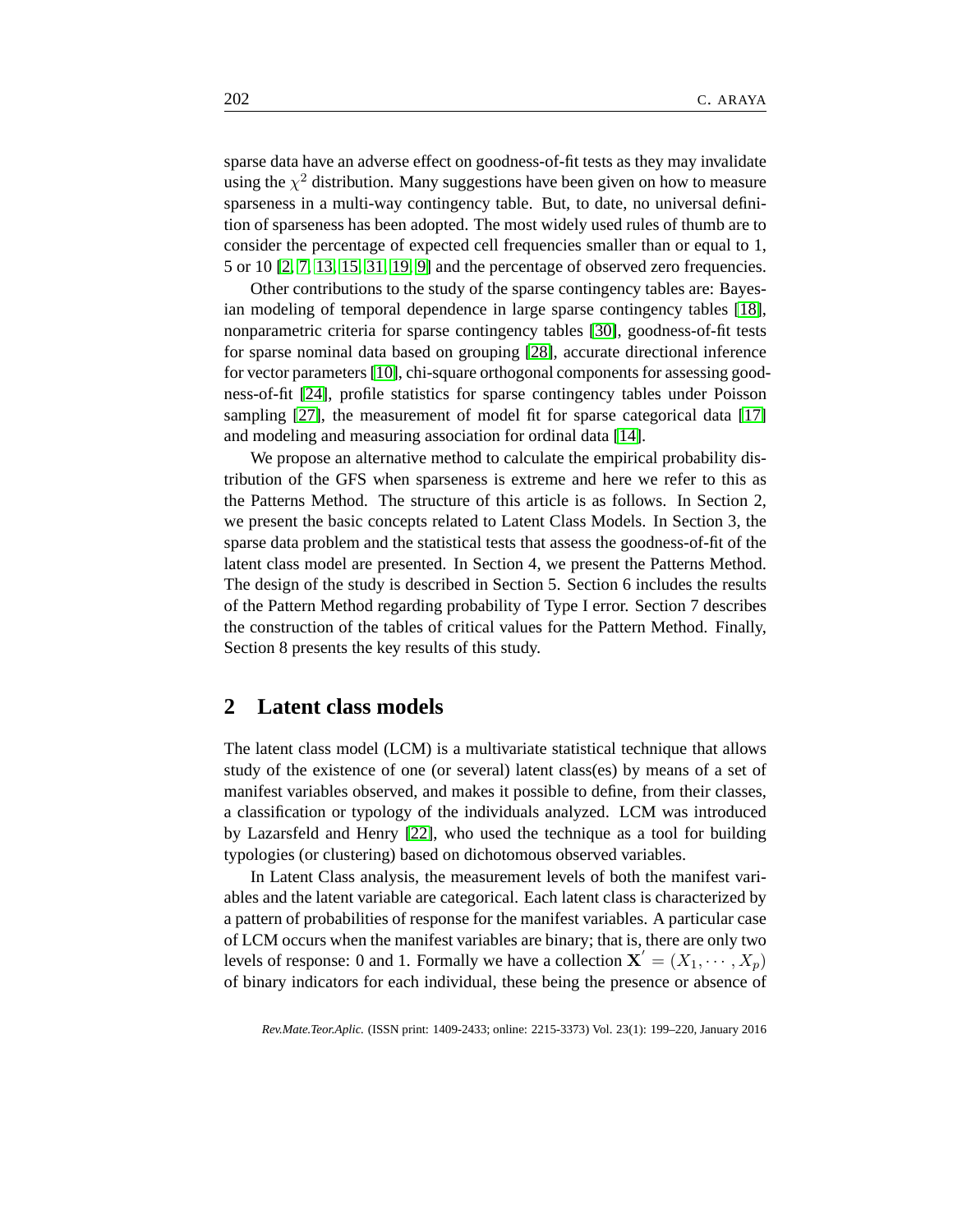particular events. Let  $\mathbf{X}^{'}$  be a vector of  $p$  binary manifest variables which form a p−dimensional contingency table. Let us assume that these p variables are considered to be indicators of a latent variable  $Y$  with  $C$  categories or latent classes. The LCM describing this situation is given by  $\pi_{\mathbf{X}}(\mathbf{x}) = \sum_{c=1}^{C} \pi_{\mathbf{X},Y}(\mathbf{x}, c)$  where  $\pi_{\mathbf{X},Y}(\mathbf{x},c) = P(\mathbf{X} = \mathbf{x}, Y = c)$  is the overall likelihood that a randomly selected individual will have a response  $\mathbf{x} = (x_1, x_2, \dots, x_n)$  and is in the latent class c.

We shall assume conditional independence; therefore, the overall likelihoods follow a Bernoulli distribution  $\pi_{X_i/Y(c)}(x_i) = \pi_{ic}^{x_i} (1 - \pi_{ic})^{1-x_i}$  where  $\pi_{ic}$  is the conditional probability of obtaining a positive response in the  $X_i$  variable for an individual of the latent class  $c$ . In practice, for each response pattern this set of probabilities is inspected and the individual is assigned to the latent class in which this probability is greatest (modal assignment).

The estimation for item parameters and sizes of latent classes are estimated in the expectation-maximization (EM) algorithm. The EM is a general method for maximum likelihood estimation in a missing data setting and convergence is checked by determining the relative change in the log-likelihood of subsequent iterations.The usual procedure to decide on the number of classes begins with a small number of classes and then checks whether an additional class could improve the fit significantly.

## **3 Sparse contingency tables**

The statistical tests that assess the goodness-of-fit of the model to the data are based on null hypotheses derived from the theoretical models. For categorical data, significance tests normally entail a comparison between the observed and expected frequencies that are derived by substituting maximum-likelihood estimates for parameters in the theoretical model. The three most commonly used GFS for goodness-of-fit testing of a latent class model are: the Pearson chisquared statistic ( $\chi^2$ ), the likelihood ratio statistic ( $G^2$ ) and the Freeman-Tukey statistic  $(FT)$ . All of the above statistics are embedded in a family of power divergence statistics thoroughly discussed by Cressie and Read (1984) for multinomial sampling they are obtained using the following formula

$$
RC(\lambda) = \frac{2}{\lambda(\lambda+1)} \sum_{h=1}^{R} f_{\mathbf{x}_h} \left[ \left( \frac{f_{\mathbf{x}_h}}{\hat{f}_{\mathbf{x}_h}} \right)^{\lambda} - 1 \right]
$$
 (1)

where the  $f_{\mathbf{x}_h}$  are the observed cell frequencies,  $\hat{f}_{\mathbf{x}_h}$  are the expected cell frequencies and R is the number of cells. The special cases of power divergence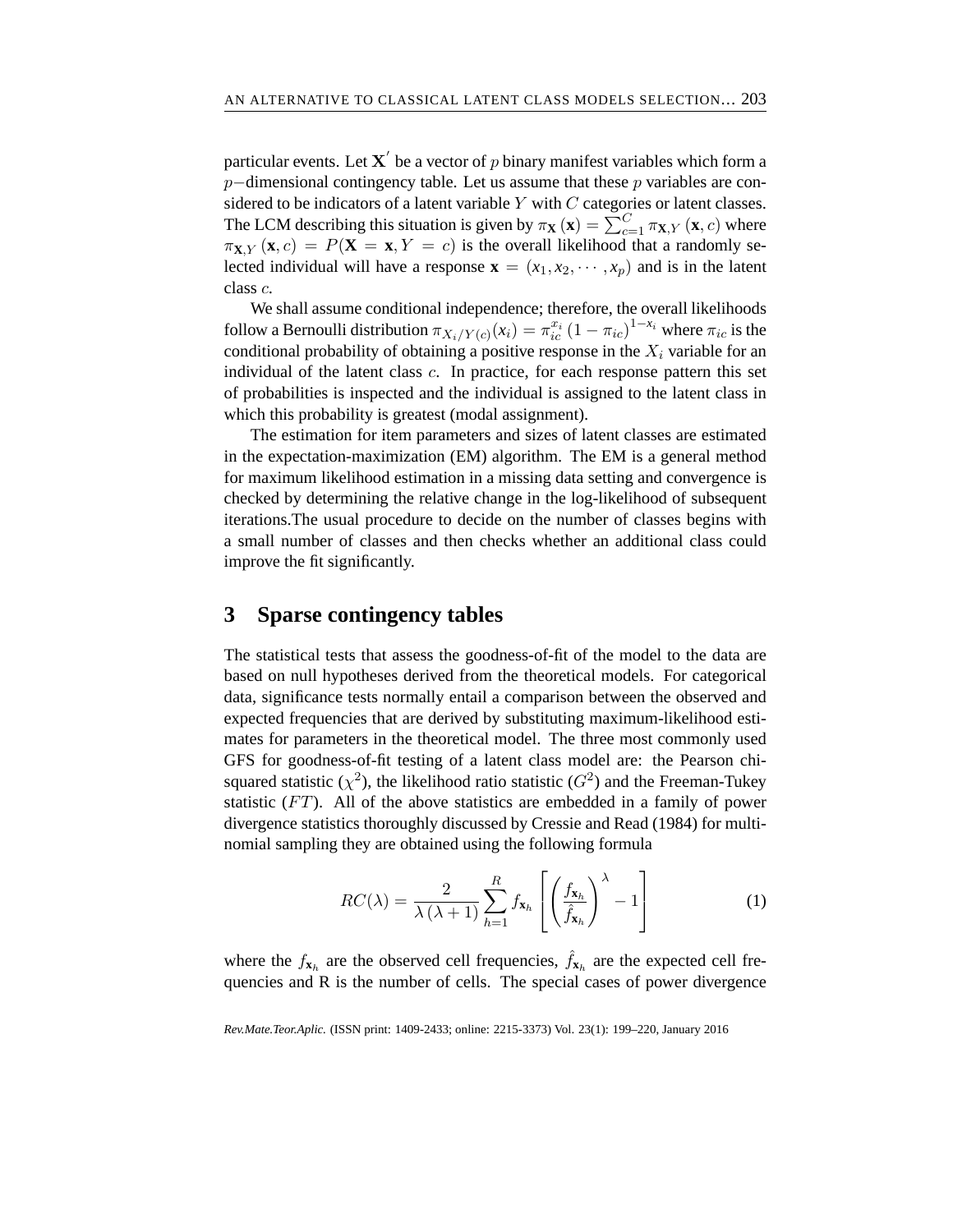statistics are Pearson chi-squared statistic (put  $\lambda = 1$ ) and the likelihood ratio statistic (the limit as  $\lambda \to 0$ ).

These statistical tests are asymptotically  $\chi^2$  distributed under the null hypothesis in large samples, with a degree of freedom specific for the model. The reference chi-square theoretical probability distribution for statistical tests is based on an asymptotic result under the assumption that each expected cell count is large. In fact, the  $\chi^2$  approximation can also break down when the table is small but contains very large as well as small cell counts. Nevertheless, if the number of manifest variables and/or the number of categories of each variable are large, with a small sample size, the multi−way contingency table of the observed variables yields sparse data. Suppose that data are available on  $p = 12$ dichotomous variables (each variable can take only the values 0 and 1) and with a sample size the  $n = 500$  all  $2^{12} = 4096$  number of possible response patterns. On average, the expected frequency will be too small  $(0.122)$  for the  $\chi^2$ approximation to sampling distribution to be valid.

Sparseness is not restricted to the tables with smaller sample sizes alone, but could also occur with large sample sizes; this is due to the high concentration of frequencies in certain cells, with poor frequencies or none at all in others. It is clear that for such a sparse table an approximation with the asymptotic result is not appropriate.

The distorting effect of sparseness on the Chi-square test is well known; see for example, Mielker and Berry [\[23\]](#page-19-9). Among the order statistics, the likelihood ratio  $(G<sup>2</sup>)$  appears to be the most susceptible to the effects of sparseness for the one-factor model with dichotomous variables [\[29\]](#page-20-5). In this sense too, moreover, Dayton [\[11\]](#page-18-6) provides computational details for Pearson's  $\chi^2$ , the likelihood ratio  $(G<sup>2</sup>)$  and the Read-Cressie statistic (RC), concluding that the RC is the best option when there are small expected frequencies. Bartholomew and Tzamourani [\[5\]](#page-18-7) proposed alternative ways for assessing the goodness-of-fit of the latent trait model for binary responses based on Monte Carlo methods and residual analysis.

This problem can be overcome using parametric bootstrap procedures to generate an empirical distribution of the model fit statistic and use this distribution to test the fit statistic from the original data [\[8,](#page-18-8) [1,](#page-18-9) [16\]](#page-19-10). In this sense, Tollenaar and Mooijaart [\[32\]](#page-20-6) reported that the validity of the bootstrap is associated with the statistic used in the hypothesis test, because there are problems when estimating Type I error through the  $\chi^2$  and  $G^2$  statistics. Based on a Monte Carlo study, von Davier (1997) concluded that bootstrap procedures work adequately for the  $\chi^2$ statistic and the RC fit statistic [\[34\]](#page-20-7).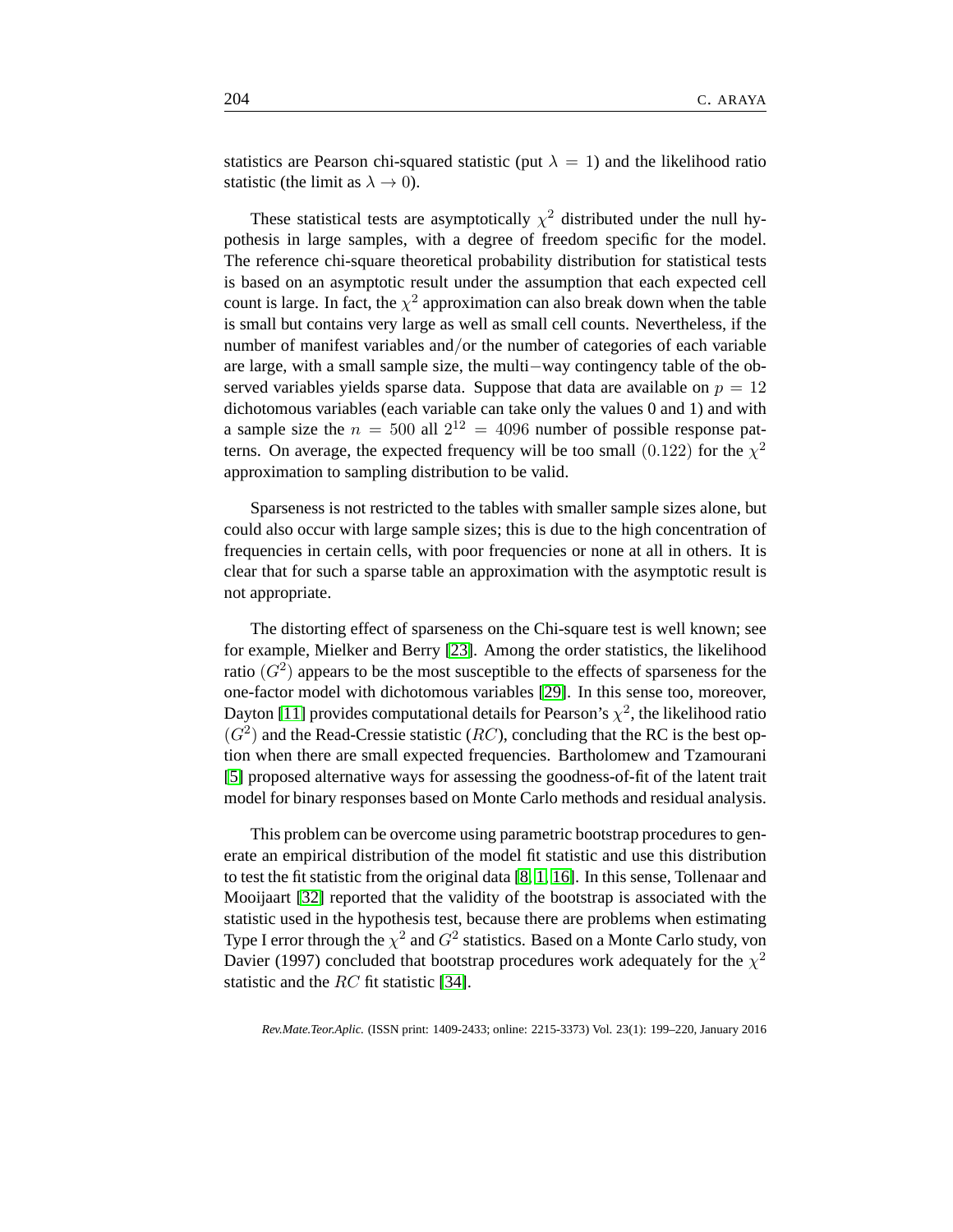#### **4 The patterns method**

The parametric bootstrap is the most commonly used method for categorical data whenever the frequency table to be analyzed is sparse [\[35\]](#page-21-0). However, this requires both knowledge of advanced statistics and computationally intense methods because to obtain a stable p-value several hundred bootstrap resamples are needed for each model the researcher is interested in comparing. In this sense, there could be problems when certain parameter estimates in the parametric bootstrap are on the boundary of the parameter space, because the sampling is taken from the empirical distribution; a data pattern that is not observed in the sample has probability zero of being selected into the bootstrap samples and, consequently the estimated distribution may be too far from the true distribution [\[33\]](#page-20-8).

We propose a new method, namely the Patterns Method, which solves the problems of the parametric bootstrap. The Patterns Method is an alternative for the latent class model diagnostic when the data are sparse. The basic idea behind this method is to take the total number of patterns possible  $(R = 2^p)$ as the population and apply simple random sampling with replacement in order to simulate samples of similar size to the original sample for constructing the empirical probability distribution of the GFS.

This focus of the Patterns Method differs from previous ones, such as the non-parametric bootstrap, which builds the unknown probability distribution of the statistic by resampling of the original sample. Likewise, the Patterns Method differs from the parametric bootstrap, which uses the parameters of the latent class model to reproduce new data sets. A basic feature of the Patterns Method is the substitution of the underlying function of the unknown probability distribution  $F(\mathbf{X})$  by an estimator. Sampling with replacement of the response patterns is used to obtain a large number of random samples to perform the estimation. The empirical probability distribution  $\hat{F}(\mathbf{X}^*)$ , obtained from the response patterns, assigns a probability of  $1/R$  to each response pattern  $\mathbf{x}_r$ , for  $r = 1, 2, \dots, R$ , where R is the total number of patterns  $(R = 2^p)$  for p binary manifest variables.

The number of all the possible response patterns  $(R)$  is used as a starting point for simulation. Thus, the probability of random selection of a pattern is  $1/R$ . By iterating this process n times, we obtain a set of data that form the so-called random pattern sample. Thus,  $\mathbf{x}_i^* = (x_1^*)$  $x_1^*, x_2^*, \cdots, x_p^*$  represents a response pattern that will be given by the matrix:  $\mathbf{X}^* = [\mathbf{x}_1^*]$  $_1^*,\mathbf{x}_2^*$  $\sum_{1}^{\infty} \cdots \sum_{n}^{\infty}$  $_{n}^{\ast}$ ]. Following this, we obtain A random pattern samples (p.j.  $A=500$ ), until they are considered acceptable to estimate the empirical probability distribution.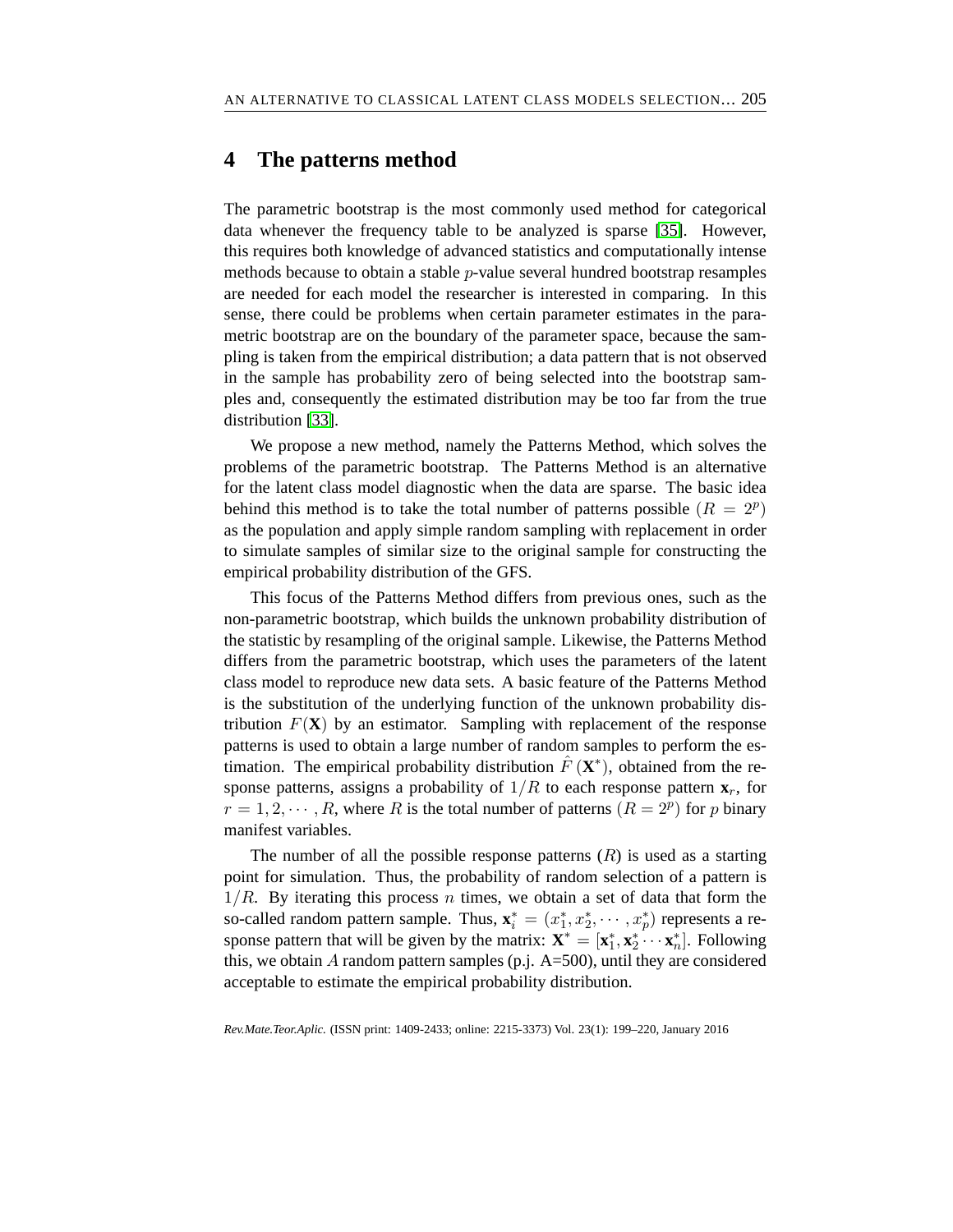Accordingly, although each random pattern sample will have the same number of elements as the original sample and by random sampling with replacement, that sample may contain most of the patterns of the original sample, together with other new ones that are part of the population of patterns that were not observed in data acquisition. Thus, the proportion of response patterns in each resample is increased above the levels observed in the original sample, with the same amount of information to estimate the empirical distribution of GFS.

For each of these random samples of patterns, the GFS can be calculated, because the latent class model assumption is accepted as appropriate for the original sample data. In order to differentiate the goodness-of-fit statistics calculated on the values of the original sample  $\theta$  and the goodness-of-fit statistics for sample a, the latter will be denoted as  $\hat{\theta}_a^*$  $_{a}^{*}$ . After selecting random samples of responses patterns, it is possible to estimate the empirical probability distribution of  $\hat{\theta}_a^*$  $_{a}^{*}$ , assigning a probability of  $1/A$  to each value of the statistic calculated:  $\hat{\theta}_1^*$  $_{1}^{*}, \hat{\theta}_{2}^{*}$  $\hat{\theta}_A^*,\cdots,\hat{\theta}_A^*$  $_A^*$ 

This distribution is thus converted into an immediate estimator for the distribution function  $\theta$  and can be used to test the validity of the latent class model hypothesized to describe the original data. In summary, the Patterns Method is executed in the following procedure for assessing the goodness-of-fit of a latent class model for binary data:

- 1. Fit model to the observed data and calculate the goodness-of-fit statistics  $(\hat{\theta})$ . This is called the original sample.
- 2. Generate one sample of the same size as the original data by simulating from possible response patterns.
- 3. Fit a model with the same structure as in Step 1. and calculate the goodnessof-fit statistics.
- 4. Repeat Steps 2 and 3 a great many times (e.g.  $A = 500$ ) to approximate the distribution of the GFS, assuming that the fitted model is correct.
- 5. Reject the model if the *p-value* (pv) is larger than the significance  $\alpha$ .

From this research, calculation of the level of significance was based on estimating the sampling distribution of the GFS under the hypothetical latent class model. If  $\hat{\theta}$  is the value obtained in the original sample, the significance test will be to calculate how unusual  $\hat{\theta}$  is with respect to the sampling distribution of  $\hat{\theta}^*$ . Thus, the significance level of the test statistic is,

$$
pv = P\left[\hat{\theta}^* \ge \hat{\theta}\right] = \frac{\text{Number of times that } \left[\hat{\theta}^* \ge \hat{\theta}\right] + 1}{A + 1}.\tag{2}
$$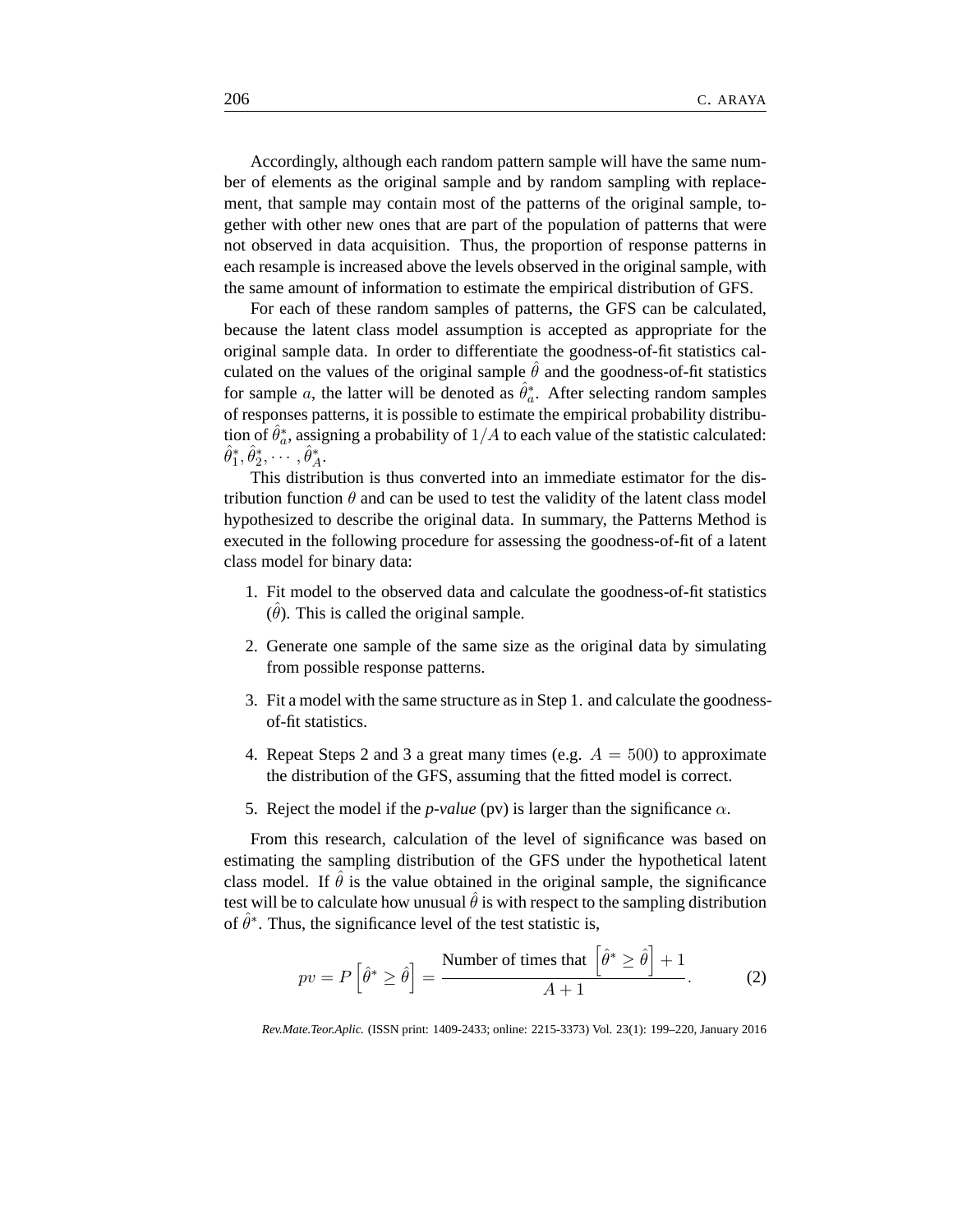The decision rule regarding the hypothetical model will be to reject the latent class model if  $pv < \alpha$ , where  $\alpha$  is the significance level set *a priori*. Thus, the one-sided significance level is simply the proportion of simulated samples in which the value of  $\hat{\theta}^*$  is greater than or equal to the estimated  $\hat{\theta}$  in the original sample. Furthermore, a small  $pv$  implies that the data of the original sample are implausible (or have a small probability of occurring) under the null hypothesis

In sum, the proposed Patterns Method aims to estimate the empirical probability distribution with a view to drawing inferences about the appropriate latent class model for the data of the original sample, although the mode of action is different from the parametric and non-parametric bootstrap techniques. Furthermore, it is worth mentioning that the Patterns Method does not rely on the assumption that the sample data are drawn from a given probability distribution, or on the assumption that the GFS has an  $\chi^2$  theoretical probability distribution.

## **5 Design of the study**

In this section, we apply the Patterns Method to several data sets varying in their degree of sparseness. The ratio  $d = n/2^p = n/R$  is used to measure the amount of sparseness present in a table, where  $p$  is the number of manifest variables, *n* is the size of the original sample and  $R = 2^p$  is the number of response patterns; random samples were simulated, with sizes given by  $n_k = k * R$ , for  $k = 1, \dots, 5$ . These degrees of sparseness in the data are the major problems to justify the asymptotic approximation of the GFS to the  $\chi^2$  theoretical distribution and have been used in previous investigations similar to the present one [\[4,](#page-18-10) [8\]](#page-18-8).

We then simulated binary data corresponding to different sample sizes and, therefore, with varying degrees of density (or sparseness), which is a factor determinant on how well the distribution is represented by the  $\chi^2$ . Specifically, the number of binary manifest variables varied from 5 to 9 and models with two to five latent classes were examined (original sample).

The detail of the simulated data sets is shown in Table [1.](#page-9-0) For example, for 7 binary manifest variables we simulated samples that had 2, 3 and 4 latent classes. As may be seen, the size of the samples,  $n_1, \dots, n_5$ , were 128, 256, 384, 512 and 640, respectively.

The main goal of the simulation study presented here is to establish whether the Patterns Method can be used under different sparseness conditions. In order to do so, four frequently used goodness-of-fit statistics were chosen for this study, namely the likelihood-ratio  $(G^2)$ , Pearson's  $(\chi^2)$ , the Freeman-Tukey  $(FT)$  and the Read-Cressie  $(RC)$  statistic. The verification process of the simulation is intended to show that the simulated model is confirmed as valid by the method of diagnosis.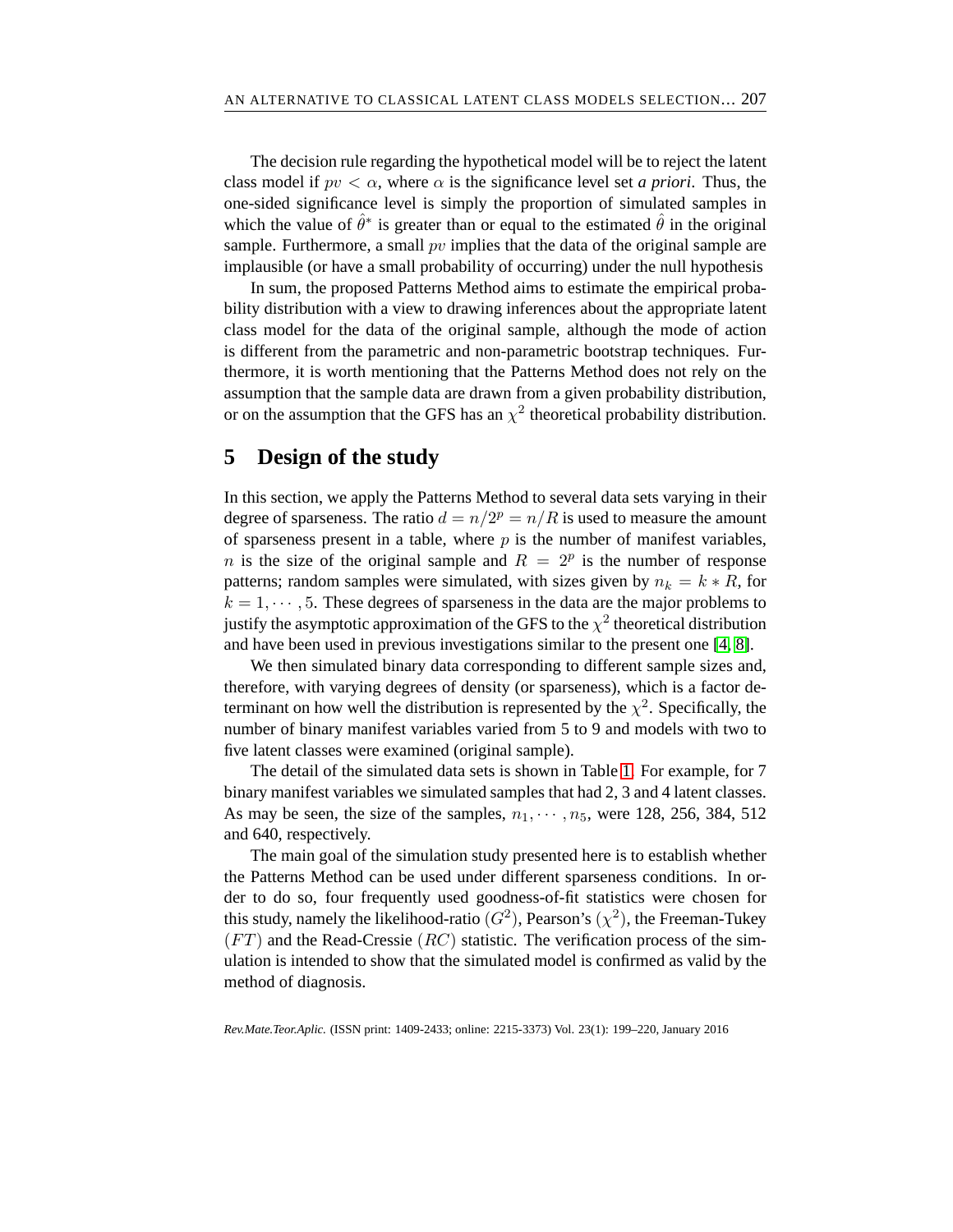| Manifest variables | <b>Latent Class</b> | Sizes of samples simulated |                |       |       |       |  |  |
|--------------------|---------------------|----------------------------|----------------|-------|-------|-------|--|--|
| р                  | $\,C$               | $n_1$                      | n <sub>2</sub> | $n_3$ | $n_4$ | $n_5$ |  |  |
| 5                  | $\overline{2}$      | 32                         | 64             | 96    | 128   | 160   |  |  |
| 5                  | 3                   |                            |                |       |       |       |  |  |
| 6                  | $\overline{2}$      | 64                         | 128            | 192   | 256   | 320   |  |  |
| 6                  | 3                   |                            |                |       |       |       |  |  |
| 7                  | $\overline{2}$      |                            |                |       |       |       |  |  |
|                    | 3                   | 128                        | 256            | 384   | 512   | 640   |  |  |
|                    | $\overline{4}$      |                            |                |       |       |       |  |  |
| 8                  | $\overline{2}$      |                            |                |       |       |       |  |  |
| 8                  | 3                   | 256                        | 512            | 768   | 1024  | 1280  |  |  |
| 8                  | 4                   |                            |                |       |       |       |  |  |
| 9                  | $\overline{2}$      |                            |                |       |       |       |  |  |
| 9                  | 3                   | 512                        | 1024           | 1536  | 2048  | 2560  |  |  |
| 9                  |                     |                            |                |       |       |       |  |  |

<span id="page-9-0"></span>**Table 1:** Sizes of samples associated with the degrees of density of the data according to the number of manifest variables and latent classes.

The set up of the simulation study was as follows. We present illustrations using several simulated data sets varying in their degree of sparseness with the **CMABOOT**–a computational program developed using **MATLAB** language designed by the author of this article. It was designed in three stages: in the first stage, the original sample is simulated; in the second one, the pattern samples are simulated, and in the third phase, the Type I Error is calculated (i.e., the probability of incorrectly rejecting a true model). This implementation of computational algorithms proves to be a complex task, especially when it is necessary to process mathematical operations with hefty computational requirements.

The research methodology consisted first of assuming a latent class model in which the overall and conditional probabilities are known, after which, by means of a **MATLAB** application, a random sample is built. We shall call this the original sample. For the second step, in order to analyze the effectiveness of the method as regards correct determination of the model with which the data of the original sample were generated, we simulated  $A = 500$  pattern samples. For each, we used a decision criterion or cut-off value of 5%, to determine how many values of the GFS are lower than the cut-off point and determine non-rejection of the null hypothesis (the number of latent classes of the original sample). In the third step the simulation experiment of the  $A = 500$  pattern samples was repeated 100 times, calculating the probability of Type I Error  $(\alpha)$ , which is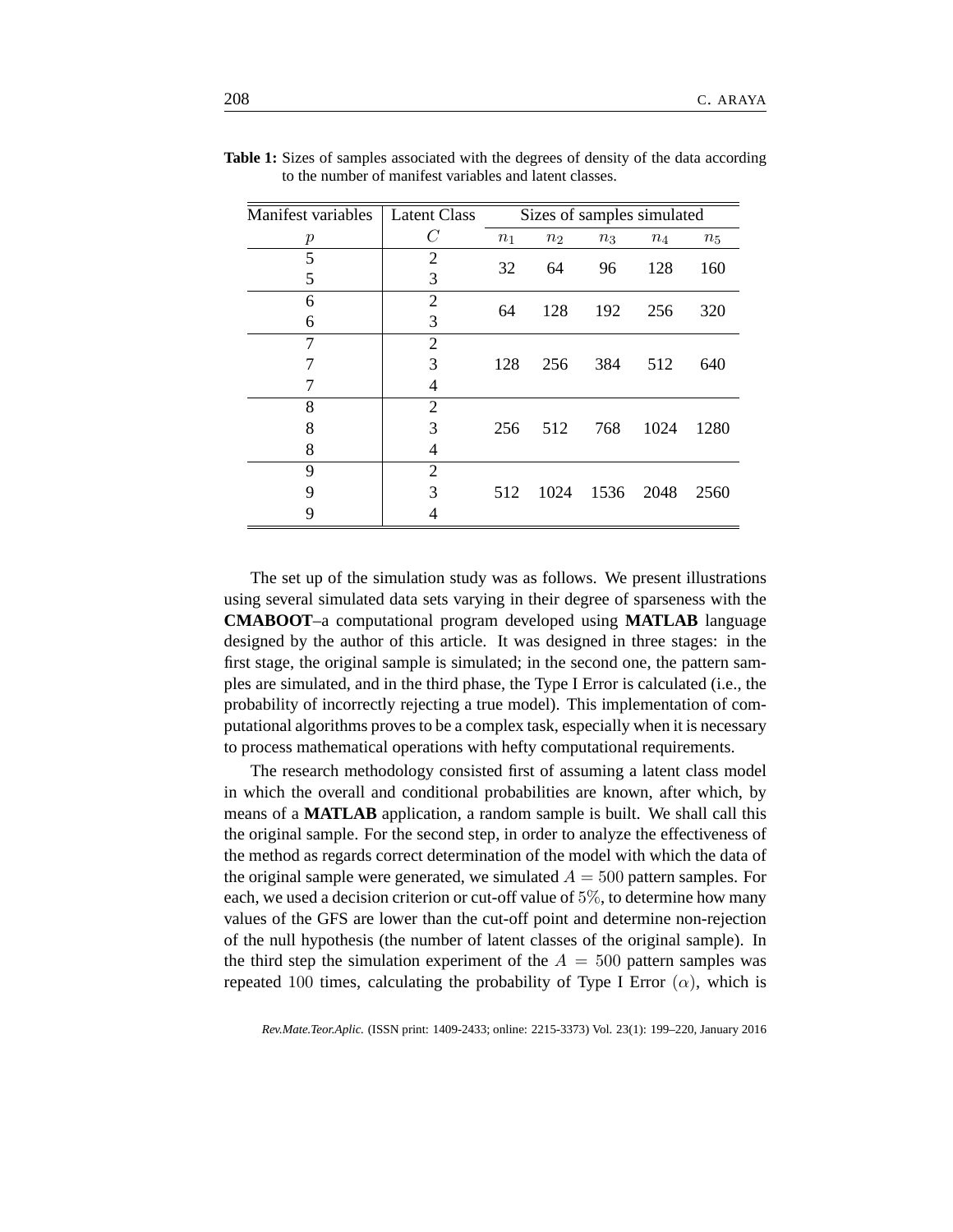represented by the proportion of repeats in which the decision is the incorrect one, rejection of the null hypothesis being correct.

In sum, to carry out the research, we needed 1,500,000 replications of the experiment, which involved more than 2, 500 processing hours on 10 computers carried out simultaneously, with the following features: Intel (R) Core(TM) i5 2.40 GHz 4 GB RAM PC.

#### **6 Results**

This section presents summaries from the simulation study. We then analyzed the results of the simulations in terms of the probability of Type I error. The validation process consisted of ascertaining that the Patterns Method had low  $\alpha$  probabilities for the four goodness-of-fit statistics considered under different sparseness conditions,  $d = 1, 2, \dots, 5$ . We need consider only small values of d associated with distribution of the GFS which do not follow a probability chi-square distribution. Furthermore, these represent the degrees of density frequently studied by researchers to evaluate latent class models.

The most critical situation arises when the density of the data is very low  $(d = 1)$ , meaning that most of the response patterns are not observed. As can be seen Table [2](#page-11-0) shows that the most appropriate GFS proves to be the likelihood ratio statistic  $(G^2)$ , followed by Read-Cressie  $(RC)$ . Similarly, the Freeman-Tukey statistic (FT) has low probabilities of  $\alpha$  in the models examined, except when there are 6 manifest variables and three latent classes, for which  $\alpha = 0.15$ and the model for 5 manifest variables and two latent classes, where  $\alpha = 0.07$ . Hence, the Pearson statistic  $(\chi^2)$  provides more unfavorable  $\alpha$  values, for some of the models examined were greater than 5%. For example, for 9 variables and two latent classes the probability of Type I error is  $\alpha = 0.23$ .

Also, for a density of the original samples  $(d = 2)$  the results are very similar in contrast to the above analysis. The likelihood ratio statistic gives probabilities of  $\alpha$  mostly of 0. The RC and FT statistics have  $\alpha$  values lower than 0.05, with the exception of the model for 5 manifest variables and two latent classes, where with RC we have  $\alpha = 0.06$ . The Pearson statistic  $(\chi^2)$  continued to give unsatisfactory results since the  $\alpha$  probabilities were greater than expected.

In this same setting, for the density of data  $d = 3$  the results show a similar trend to the two previous cases (Table [3\)](#page-12-0). The  $G^2$  and  $RC$  statistics have  $\alpha$  values lower than 0.05, except for the model with 6 manifest variables and two latent classes, for which, with the RC statistic we have  $\alpha = 0.06$ . Freeman-Tukey (FT) gave acceptable  $\alpha$  values ( $\alpha$  < 0.05), except for the model with 7 variables and 4 latent classes, where we have  $\alpha = 0.09$ . Also, for 5 and 6 variables, both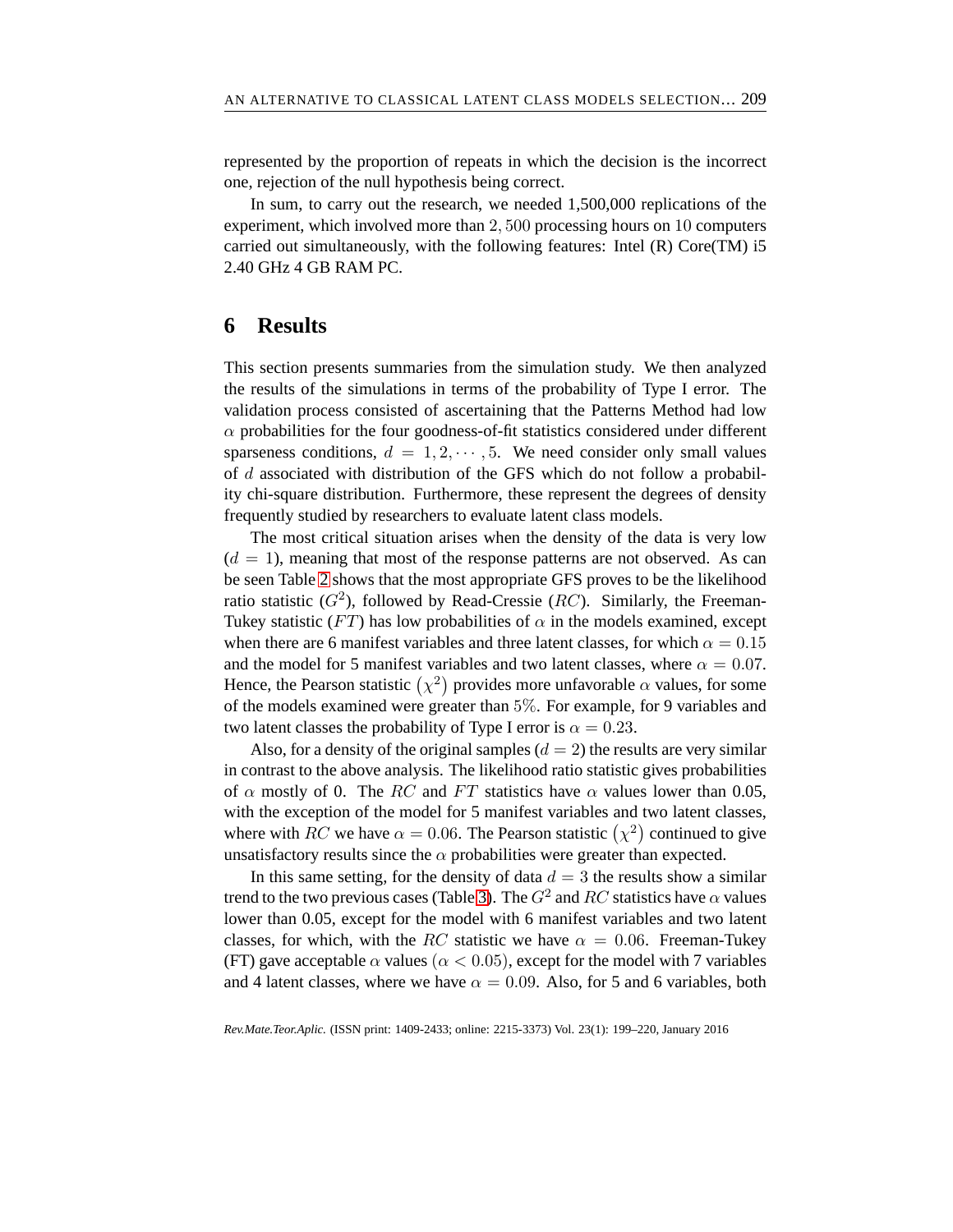| Manifest variables | <b>Latent Class</b> | $\overline{G^2}$ | $\overline{\chi^2}$ | <b>FT</b> | <b>RC</b> |
|--------------------|---------------------|------------------|---------------------|-----------|-----------|
| 5                  | 2                   | 0.00             | 0.02                | 0.07      | 0.00      |
| 5                  | 3                   | 0.01             | 0.03                | 0.01      | 0.02      |
| 6                  | $\overline{2}$      | 0.00             | 0.03                | 0.00      | 0.01      |
| 6                  | 3                   | 0.00             | 0.06                | 0.15      | 0.01      |
| 7                  | 2                   | 0.00             | 0.12                | 0.00      | 0.02      |
| 7                  | 3                   | 0.00             | 0.06                | 0.01      | 0.00      |
| 7                  | 4                   | 0.00             | 0.01                | 0.00      | 0.00      |
| 8                  | 2                   | 0.00             | 0.17                | 0.00      | 0.01      |
| 8                  | 3                   | 0.00             | 0.08                | 0.00      | 0.01      |
| 8                  | 4                   | 0.00             | 0.04                | 0.00      | 0.00      |
| 9                  | 2                   | 0.00             | 0.23                | 0.00      | 0.00      |
| 9                  | 3                   | 0.00             | 0.10                | 0.00      | 0.01      |
| 9                  | 4                   | 0.00             | 0.10                | 0.00      | 0.00      |
| 9                  | 5                   | 0.00             | 0.11                | 0.00      | 0.00      |
|                    |                     |                  |                     |           |           |

<span id="page-11-0"></span>**Table 2:** Probabilities of Type I error according to the number of manifest variables and latent classes for a data density of  $1 (n_1 = R = 2^p)$ .

with 3 classes, the  $\alpha$  values are 0.06. The Pearson statistic  $(\chi^2)$  has type I error probabilities greater than 0.05 only for the models that have 5 manifest variables, with two and three latent classes  $\alpha < 0.05$ .

It was found that the probabilities of Type I  $(\alpha)$  error tend to vary when the value of the degree of density is  $d = 4$ . The Read-Cressie statistic (RC) and the likelihood ratio statistic ( $G^2$ ) are those providing the most acceptable results, that is,  $\alpha$  values less than 5%, except for the model with 6 variables and 3 latent classes, where for both statistics we have  $\alpha = 0.08$ . In nine out of fourteen models studied, the Freeman-Tukey statistic is no longer effective since it has probabilities greater than 0.05, the most critical being the models that have 3 and 4 latent classes. Pearson's statistic  $(\chi^2)$  only provides acceptable values of  $\alpha$  < 0.05 in two simulated models, for 5 variables and 2 latent classes, as well as that composed of 9 variables and 3 latent classes.

The probability of Type I error when the degree of sparseness is  $d = 5$  $(n/2<sup>p</sup> = 5)$  (Table [4\)](#page-13-0) shows the most acceptable statistics that give the probabilities of  $\alpha$  in Read-Cressie (*RC*) and in the likelihood ratio ( $G^2$ ) because the most frequent values of  $\alpha$  are lower than 0.05. The Pearson statistic  $(\chi^2)$  provides values that are not appropriate for use in the latent class models diagnosis for sparse tables by means of the Patterns Method; only with the model for 5 variables and 2 latent classes do we have a probability  $\alpha = 0.05$ . The results for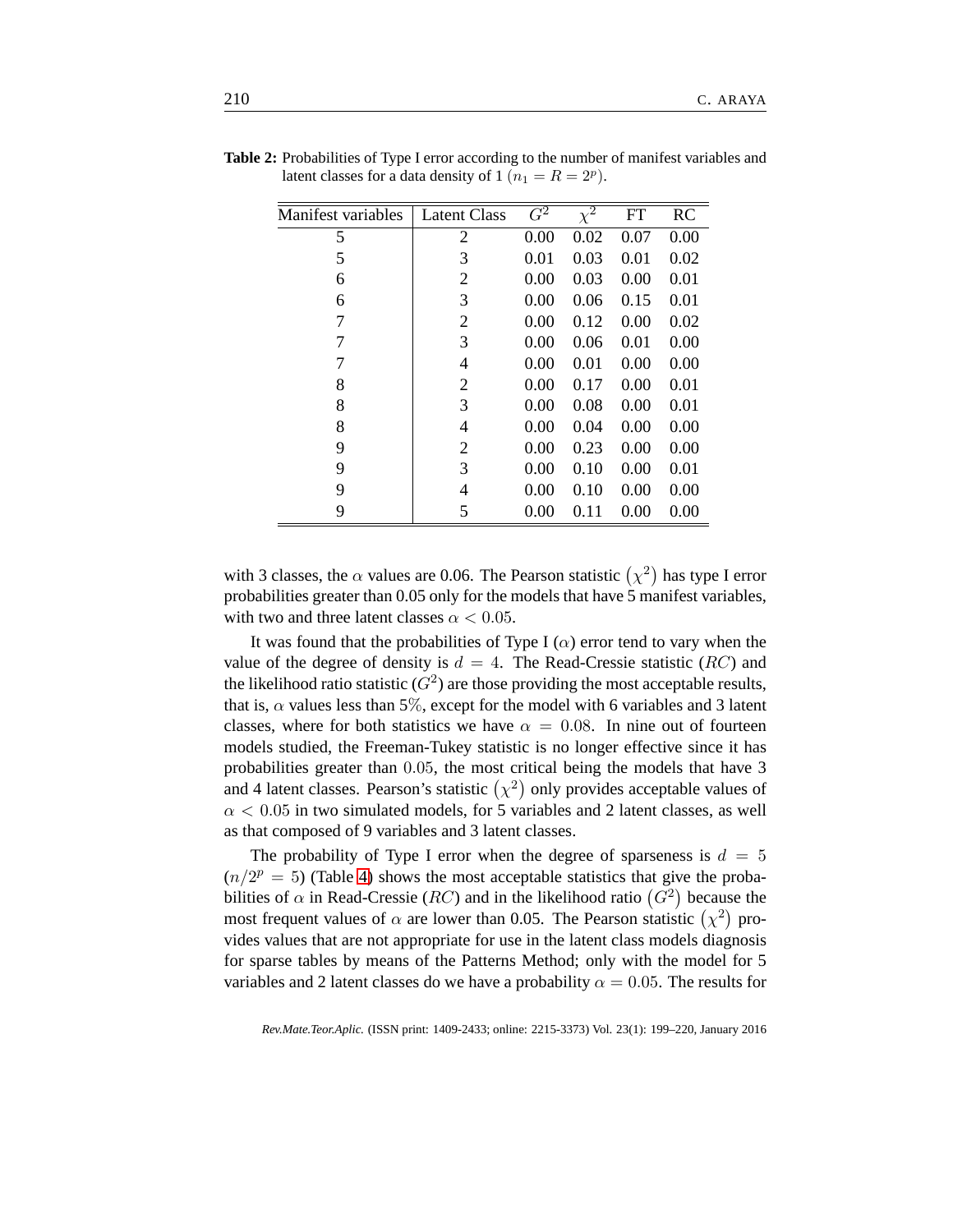| Manifest variables | Latent Class   | $\overline{G^2}$ | $\bar{\chi}^2$ | <b>FT</b> | <b>RC</b> |
|--------------------|----------------|------------------|----------------|-----------|-----------|
| 5                  | 2              | 0.00             | 0.05           | 0.00      | 0.02      |
| 5                  | 3              | 0.04             | 0.04           | 0.06      | 0.04      |
| 6                  | $\overline{2}$ | 0.02             | 0.11           | 0.02      | 0.06      |
| 6                  | 3              | 0.04             | 0.08           | 0.06      | 0.05      |
| 7                  | $\overline{2}$ | 0.00             | 0.13           | 0.00      | 0.02      |
| 7                  | 3              | 0.00             | 0.10           | 0.00      | 0.03      |
| 7                  | 4              | 0.02             | 0.09           | 0.09      | 0.05      |
| 8                  | 2              | 0.00             | 0.14           | 0.00      | 0.01      |
| 8                  | 3              | 0.00             | 0.20           | 0.00      | 0.01      |
| 8                  | 4              | 0.00             | 0.10           | 0.05      | 0.02      |
| 9                  | 2              | 0.00             | 0.24           | 0.00      | 0.02      |
| 9                  | 3              | 0.00             | 0.13           | 0.04      | 0.00      |
| 9                  | 4              | 0.00             | 0.11           | 0.00      | 0.00      |
| 9                  | 5              | 0.00             | 0.10           | 0.00      | 0.01      |

<span id="page-12-0"></span>**Table 3:** Probabilities of Type I error according to the number of manifest variables and latent classes for a data density of  $3 (n_3 = 3 \times 2^p)$ .

the Freeman-Tukey statistic, however, show that this test is less effective, since in most models analyzed  $\alpha > 0.05$ , only in the model with 9 variables and 2 latent classes we do have  $\alpha = 0.00$ .

Finally, we compared the Parametric Bootstrap with our proposal as regards the behavior of the magnitude of Type I error in order to determine whether there were differences between them in the models analyzed. For example, as illus-trated in (Table [5\)](#page-13-1), for  $d = 2$  density data degree, the magnitude of  $\alpha$  for the Patterns Method is smaller in all the models than those obtained using the Parametric Bootstrap with respect to the  $G^2$ ,  $FT$  and  $RC$  statistics. We also see that the  $\alpha$  values are lower than 5%, a situation not found with the Parametric Bootstrap, where it is observed that many values of  $\alpha$  are higher than the expected value ( $\alpha = 0.05$ ), since it is the quota of type 1 error fixed on performing the significance tests upon each of the 100 replicates. However, using the Pearson statistic in all models the Parametric Bootstrap has Type I error values lower than those obtained with the Patterns Method. For some models the  $\alpha$  obtained with the Bootstrap are greater than expected ( $\alpha > 0.05$ ). For example, for the model with 6 variables and 2 latent classes we obtain the value  $\alpha = 0.14$ .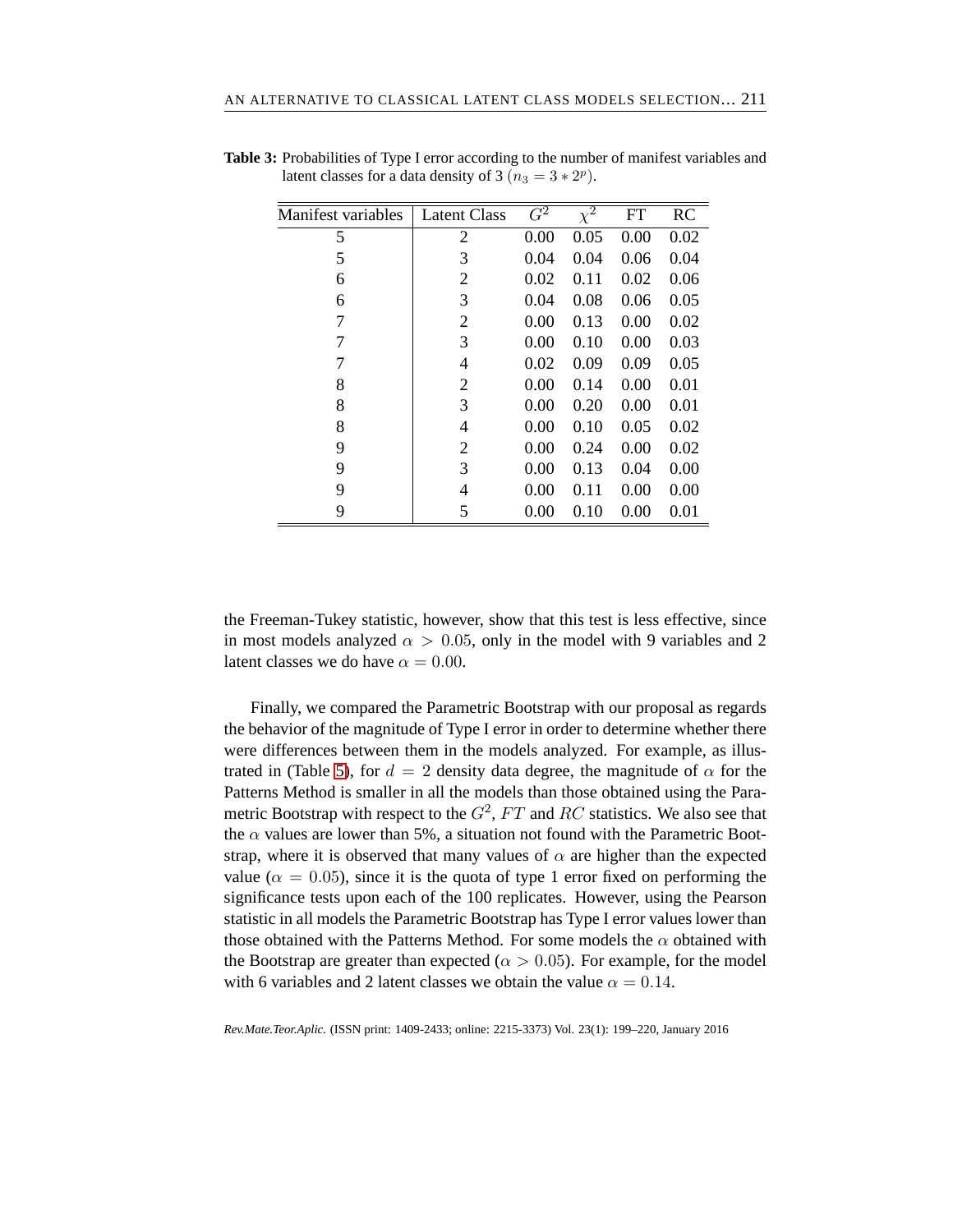|                    |                     | $\overline{G^2}$ |                     |           |      |
|--------------------|---------------------|------------------|---------------------|-----------|------|
| Manifest variables | <b>Latent Class</b> |                  | $\overline{\chi^2}$ | <b>FT</b> | RC   |
| 5                  | 2                   | 0.04             | 0.05                | 0.14      | 0.04 |
| 5                  | 3                   | 0.10             | 0.08                | 0.18      | 0.08 |
| 6                  | $\overline{c}$      | 0.05             | 0.11                | 0.23      | 0.05 |
| 6                  | 3                   | 0.11             | 0.08                | 0.26      | 0.07 |
| 7                  | $\overline{c}$      | 0.00             | 0.21                | 0.11      | 0.04 |
| 7                  | 3                   | 0.03             | 0.15                | 0.23      | 0.04 |
| 7                  | 4                   | 0.17             | 0.10                | 0.65      | 0.10 |
| 8                  | $\overline{c}$      | 0.00             | 0.18                | 0.08      | 0.04 |
| 8                  | 3                   | 0.01             | 0.10                | 0.32      | 0.03 |
| 8                  | 4                   | 0.02             | 0.11                | 0.31      | 0.03 |
| 9                  | $\overline{c}$      | 0.00             | 0.13                | 0.00      | 0.00 |
| 9                  | 3                   | 0.09             | 0.06                | 0.95      | 0.03 |
| 9                  | 4                   | 0.00             | 0.15                | 0.61      | 0.01 |
| 9                  | 5                   | 0.05             | 0.15                | 0.86      | 0.05 |

<span id="page-13-0"></span>**Table 4:** Probabilities of type I error according to the number of manifest variables and latent classes for a data density of  $5 (n_5 = 5 \times 2^p)$ .

<span id="page-13-1"></span>**Table 5:** Comparison of Parametric Bootstrap and the Patterns Method according to Type I error, considering the number of manifest variables, the number of latent classes and a data density of 2  $(d_2 = 2 \times 2^p)$ .

| Manifest        | Latent         | <b>Method Patterns</b><br>Parametric Bootstrap |          |           |           |                  |          |           |      |
|-----------------|----------------|------------------------------------------------|----------|-----------|-----------|------------------|----------|-----------|------|
| variables $(p)$ | Class $(c)$    | $\overline{G^2}$                               | $\chi^2$ | <b>FT</b> | <b>RC</b> | $\overline{G^2}$ | $\chi^2$ | <b>FT</b> | RC   |
| 5               | 2              | 0.07                                           | 0.09     | 0.06      | 0.07      | 0.01             | 0.09     | 0.04      | 0.06 |
| 5               | 3              | 0.03                                           | 0.04     | 0.03      | 0.04      | 0.01             | 0.05     | 0.02      | 0.01 |
| 6               | 2              | 0.03                                           | 0.14     | 0.02      | 0.13      | 0.00             | 0.21     | 0.00      | 0.04 |
| 6               | 3              | 0.08                                           | 0.06     | 0.06      | 0.09      | 0.00             | 0.09     | 0.02      | 0.03 |
| 7               | $\overline{2}$ | 0.03                                           | 0.11     | 0.03      | 0.09      | 0.00             | 0.21     | 0.00      | 0.03 |
| 7               | 3              | 0.08                                           | 0.06     | 0.06      | 0.06      | 0.00             | 0.09     | 0.01      | 0.02 |
| 7               | $\overline{4}$ | 0.05                                           | 0.05     | 0.06      | 0.05      | 0.00             | 0.07     | 0.01      | 0.02 |
| 6               | 3              | 0.08                                           | 0.06     | 0.06      | 0.09      | 0.00             | 0.09     | 0.02      | 0.03 |
| 8               | 2              | 0.07                                           | 0.05     | 0.08      | 0.05      | 0.00             | 0.17     | 0.00      | 0.10 |
| 8               | 3              | 0.06                                           | 0.07     | 0.09      | 0.08      | 0.00             | 0.10     | 0.00      | 0.00 |
| 8               | $\overline{4}$ | 0.04                                           | 0.07     | 0.05      | 0.03      | 0.00             | 0.10     | 0.00      | 0.01 |
| 9               | $\overline{2}$ | 0.04                                           | 0.06     | 0.04      | 0.05      | 0.00             | 0.21     | 0.00      | 0.00 |
| 9               | 3              | 0.05                                           | 0.05     | 0.05      | 0.07      | 0.00             | 0.13     | 0.00      | 0.00 |
| 9               | $\overline{4}$ | 0.04                                           | 0.04     | 0.06      | 0.04      | 0.00             | 0.12     | 0.00      | 0.00 |
| 9               | 5              | 0.08                                           | 0.08     | 0.06      | 0.05      | 0.00             | 0.08     | 0.00      | 0.00 |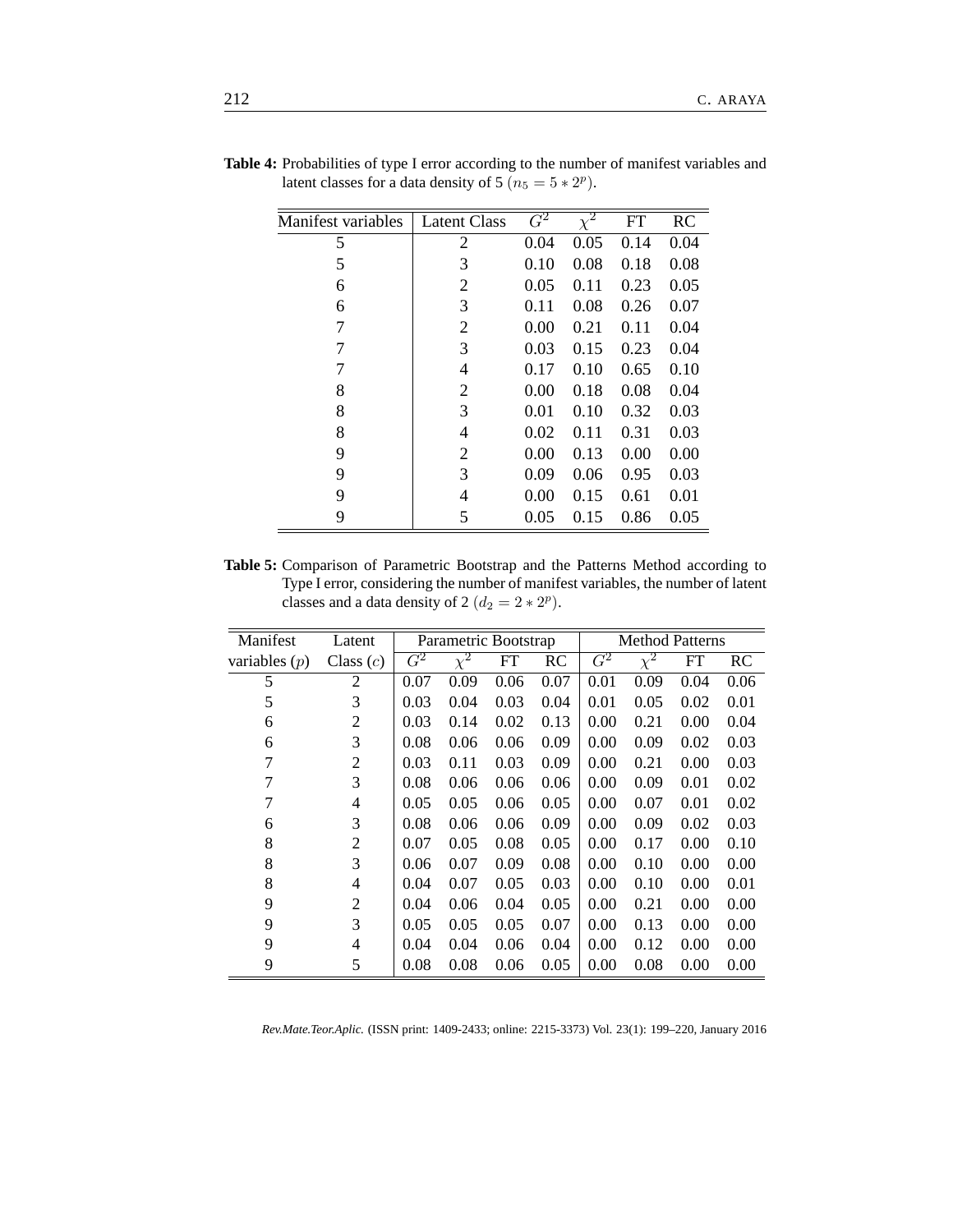# **7 Statistical tables of critical values**

The Patterns Method does not derive from supposed parametrics with respect to the probability distribution of the original sample's data. On the contrary, it only generates data groups of identical size as the original sample, using the same number of manifest binary variables in order to estimate the empirical distribution of the GFS. Thus, the construction of statistical tables of critical values for GFS is made possible in order to contrast a hypothetical latent class model with sparse data which is suitable for the data from the original sample.

Due to the fact that sample sizes can vary widely, in the statistical tables we have decided to represent the  $n/R$  factor, where n is the size of the original sample, and R is the number of response patterns. The particular value  $n/R$ represents the estimate of the density data for the fit of the latent class models. The tabulated values of  $n/R$  are comprised from 1 and 10.

In the tables of critical values, accumulated probabilities are shown in the top row; the rationale for  $n/R$  appears in the first column, followed by the GFS. The intersection of the row with the column corresponds to the  $\theta$  goodness-of-fit statistic. The level of theoretical significance is calculated as,  $p_{value} = 1 - P(\theta < \theta^*).$ 

In order to use the tables of critical values, this procedure should be followed:

- Establish the null hypothesis  $(H_0)$  for the latent classes.
- Adjust the latent class model to obtain the goodness-of-fit statistic model values of the sample.
- Calculate the rationale for  $n/R$  and find it in the table.
- For each goodness-of-fit statistic determine the  $p$ -value.
- Discard  $(H_0)$  if the fixed level of significance  $(\alpha)$  is greater than the pvalue.

For these purposes, two tables of critical values are presented to demonstrate the application of this approach to contrast a hypothetical latent class model with sparse data. The tables of critical values below present 6 manifest variables and 2 latent classes (see Table [6\)](#page-15-0), as well as 8 manifest variables and 3 latent classes (see Table [7\)](#page-16-0).

Tables of critical values of the Patterns Method are simple and practical alternative to the Parametric Bootstrap for the diagnosis of latent class models with sparse data. This facilitates the study of problems in the framework of latent class models with binary variables in sparse data. However, the critical value should be viewed with caution when  $n/R$  represented in the table is very different from the real value.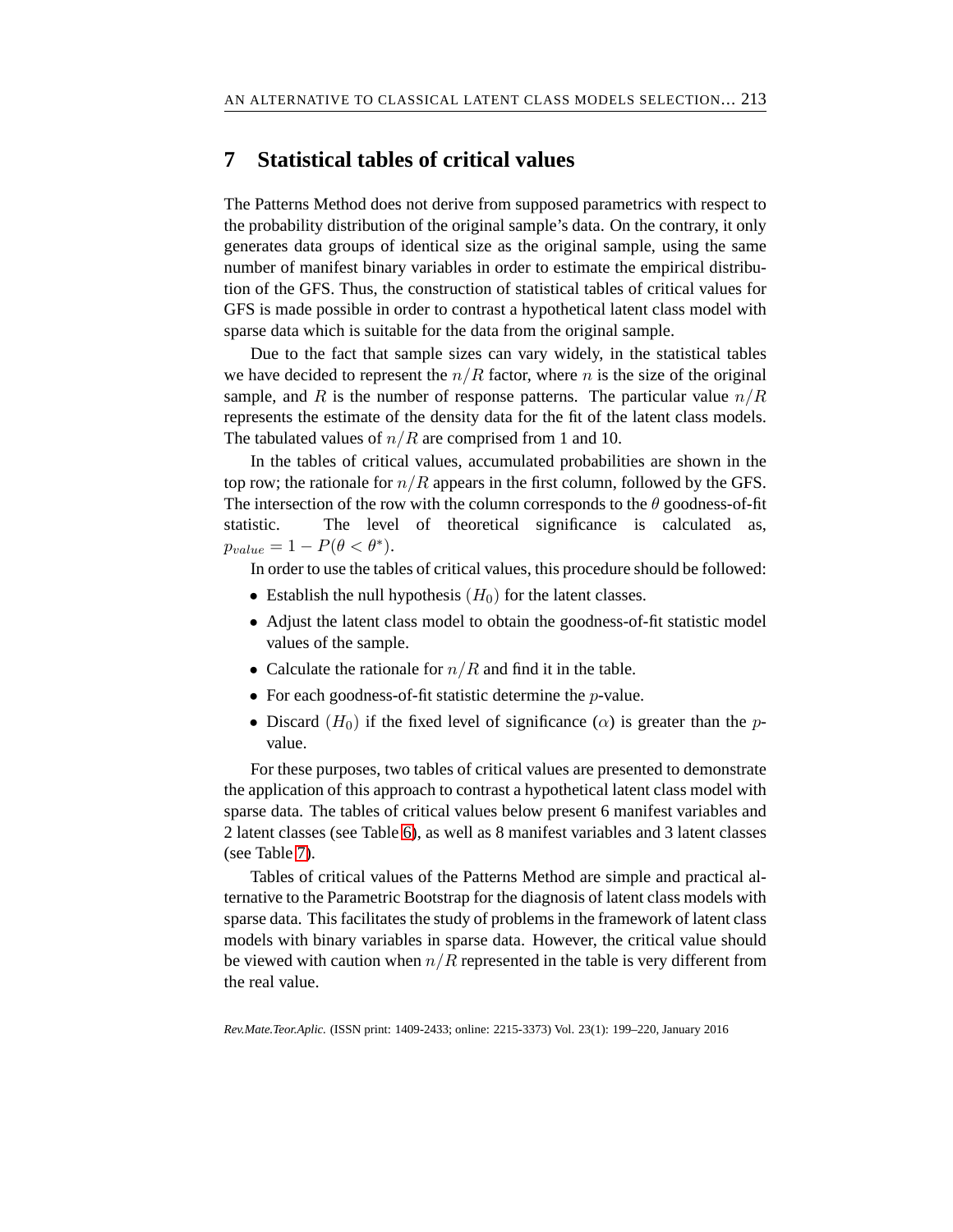|       |                  | <b>Cumulative Probabilities</b> |                   |                   |       |       |                   |                   |       |       |  |  |
|-------|------------------|---------------------------------|-------------------|-------------------|-------|-------|-------------------|-------------------|-------|-------|--|--|
| n/R   | <b>GFS</b>       | 0,25                            | 0,50              | 0,75              | 0,90  | 0,95  | 0,96              | 0,97              | 0,98  | 0,99  |  |  |
|       | $\overline{G^2}$ | 51,7                            | 57,3              | 63,0              | 68,2  | 71,0  | 72,2              | 73,3              | 74,6  | 76,8  |  |  |
| $\,1$ | $\chi^2$         | 42,8                            | 48,3              | 54,0              | 60,2  | 63,7  | 65,1              | 67,2              | 69,1  | 72,4  |  |  |
|       | FT               | 81,9                            | 90,3              | 99,1              | 106,6 | 110,7 | 112,5             | 113,0             | 116,1 | 118,6 |  |  |
|       | RC               | 43,1                            | 48,4              | 53,4              | 58,9  | 61,9  | 63,2              | 65,1              | 66,4  | 69,8  |  |  |
|       | $\,G^2$          | 51,5                            | 58,0              | 66,4              | 73,0  | 77,3  | $\overline{78,3}$ | $\overline{79,9}$ | 82,3  | 86,9  |  |  |
| 2     | $\chi^2$         | 44,2                            | 49,9              | 56,9              | 63,5  | 68,7  | 70,0              | 72,7              | 74,3  | 77,5  |  |  |
|       | FT               | 73,3                            | 82,8              | 96,2              | 108,6 | 114,0 | 116,7             | 119,2             | 123,6 | 129,7 |  |  |
|       | <b>RC</b>        | 44,6                            | 50,3              | 57,5              | 63,3  | 68,1  | 69,3              | 71,5              | 72,8  | 76,5  |  |  |
|       | $\,G^2$          | 45,1                            | 53,1              | 61,5              | 69,5  | 73,7  | 75,0              | 78,1              | 79,1  | 83,7  |  |  |
| 3     | $\chi^2$         | 40,3                            | 47,2              | 54,7              | 61,7  | 64,7  | 66,1              | 68,0              | 69,7  | 74,2  |  |  |
|       | FT               | 56,2                            | 68,5              | 80,9              | 92,5  | 100,8 | 105,9             | 109,8             | 114,0 | 115,5 |  |  |
|       | RC               | 40,7                            | 47,5              | 55,1              | 62,2  | 65,8  | 66,3              | 67,2              | 70,3  | 74,2  |  |  |
|       | $\overline{G^2}$ | $\overline{43,3}$               | 50,1              | $\overline{57,8}$ | 64,1  | 68,0  | 69,1              | 71,0              | 73,8  | 76,4  |  |  |
| 4     | $\chi^2$         | 40,6                            | 45,6              | 52,6              | 58,5  | 62,4  | 63,1              | 65,4              | 67,9  | 72,8  |  |  |
|       | FT               | 48,7                            | 57,8              | 70,2              | 79,9  | 87,1  | 89,1              | 90,5              | 94,9  | 99,2  |  |  |
|       | <b>RC</b>        | 40,8                            | 46,2              | 53,3              | 58,8  | 61,9  | 63,7              | 65,4              | 68,2  | 71,8  |  |  |
|       | $\,G^2$          | 42,7                            | 48,8              | 55,2              | 63,7  | 66,0  | 67,0              | 69,2              | 71,7  | 76,0  |  |  |
| 5     | $\chi^2$         | 40,9                            | 46,1              | 52,1              | 58,3  | 62,4  | 64,0              | 65,5              | 68,2  | 71,1  |  |  |
|       | FT               | 45,2                            | 53                | 62,4              | 72,9  | 78,4  | 79,8              | 82,0              | 86,8  | 97,1  |  |  |
|       | RC               | 41,1                            | 46,5              | 52,4              | 59,0  | 62,6  | 64,4              | 65,1              | 68,3  | 70,6  |  |  |
|       | $\overline{G^2}$ | 42,2                            | 48,6              | 56,0              | 63,5  | 67,7  | 68,7              | $\overline{69,8}$ | 72,1  | 75,1  |  |  |
| 6     | $\chi^2$         | 40,6                            | 46,6              | 54,3              | 61,0  | 64,9  | 65,9              | 66,8              | 68,3  | 72,1  |  |  |
|       | FT               | 44,1                            | 51,1              | 59,6              | 70,2  | 74,7  | 75,8              | 77,8              | 81,7  | 87,1  |  |  |
|       | RC               | 41,0                            | 46,9              | 54,5              | 60,8  | 65,2  | 65,8              | 67,4              | 69,0  | 72,6  |  |  |
|       | $\overline{G2}$  | 41,8                            | 47,6              | 54,3              | 62,4  | 68,3  | 69,0              | 70,7              | 74,1  | 78,3  |  |  |
| 7     | $\chi^2$         | 40,6                            | 46,1              | 52,3              | 60,7  | 64,4  | 65,8              | 67,8              | 70,0  | 73,0  |  |  |
|       | FT               | 43,7                            | 50,2              | 57,2              | 67,1  | 73,8  | 78,3              | 79,7              | 82,0  | 87,5  |  |  |
|       | <b>RC</b>        | 40,8                            | 46,4              | 52,7              | 60,4  | 65,2  | 66,1              | 67,4              | 71,1  | 73,1  |  |  |
|       | $\overline{G^2}$ | 40,5                            | 47,6              | 53,7              | 61,5  | 65,2  | 68,5              | 68,7              | 74,6  | 78,4  |  |  |
| 8     | $\chi^2$         | 39,7                            | 45,8              | 51,9              | 59,3  | 63,0  | 64,4              | 66,5              | 71,2  | 75,1  |  |  |
|       | ${\rm FT}$       | 41,8                            | 49,2              | 56,2              | 64,6  | 69,6  | 71,6              | 74,6              | 80,4  | 86,7  |  |  |
|       | <b>RC</b>        | 39,7                            | 46,1              | 52,3              | 60,0  | 63,2  | 64,4              | 66,8              | 71,9  | 75,5  |  |  |
|       | $G^2$            | 41,0                            | $\overline{47,6}$ | $\overline{55,2}$ | 62,2  | 67,1  | 69,0              | 70,0              | 72,2  | 76,3  |  |  |
| 9     | $\chi^2$         | 40,4                            | 46,8              | 54,1              | 59,7  | 64,7  | 66,3              | 68,4              | 70,0  | 73,3  |  |  |
|       | FT               | 42,2                            | 49,2              | 57,0              | 64,9  | 70,7  | 72,9              | 74,5              | 75,9  | 82,3  |  |  |
|       | <b>RC</b>        | 40,5                            | 46,5              | 54,3              | 59,9  | 64,8  | 67,0              | 68,3              | 69,8  | 72,8  |  |  |
|       | $\overline{G^2}$ | 40,9                            | $\overline{47,4}$ | 54,4              | 61,8  | 65,0  | 66,1              | 67,5              | 69,9  | 74,2  |  |  |
| 10    | $\chi^2$         | 40,3                            | 46,6              | 53,1              | 60,3  | 63,0  | 63,3              | 64,8              | 68,2  | 72,9  |  |  |
|       | FT               | 41,7                            | 48,4              | 56,2              | 63,7  | 67,9  | 69,4              | 70,9              | 73,6  | 78,5  |  |  |
|       | RC               | 40,5                            | 46,5              | 53,5              | 60,5  | 63,1  | 63,7              | 64,7              | 69,2  | 72,8  |  |  |

<span id="page-15-0"></span>**Table 6:** The tables of critical values: 6 manifest variables and 2 latent classes

*Rev.Mate.Teor.Aplic.* (ISSN print: 1409-2433; online: 2215-3373) Vol. 23(1): 199–220, January 2016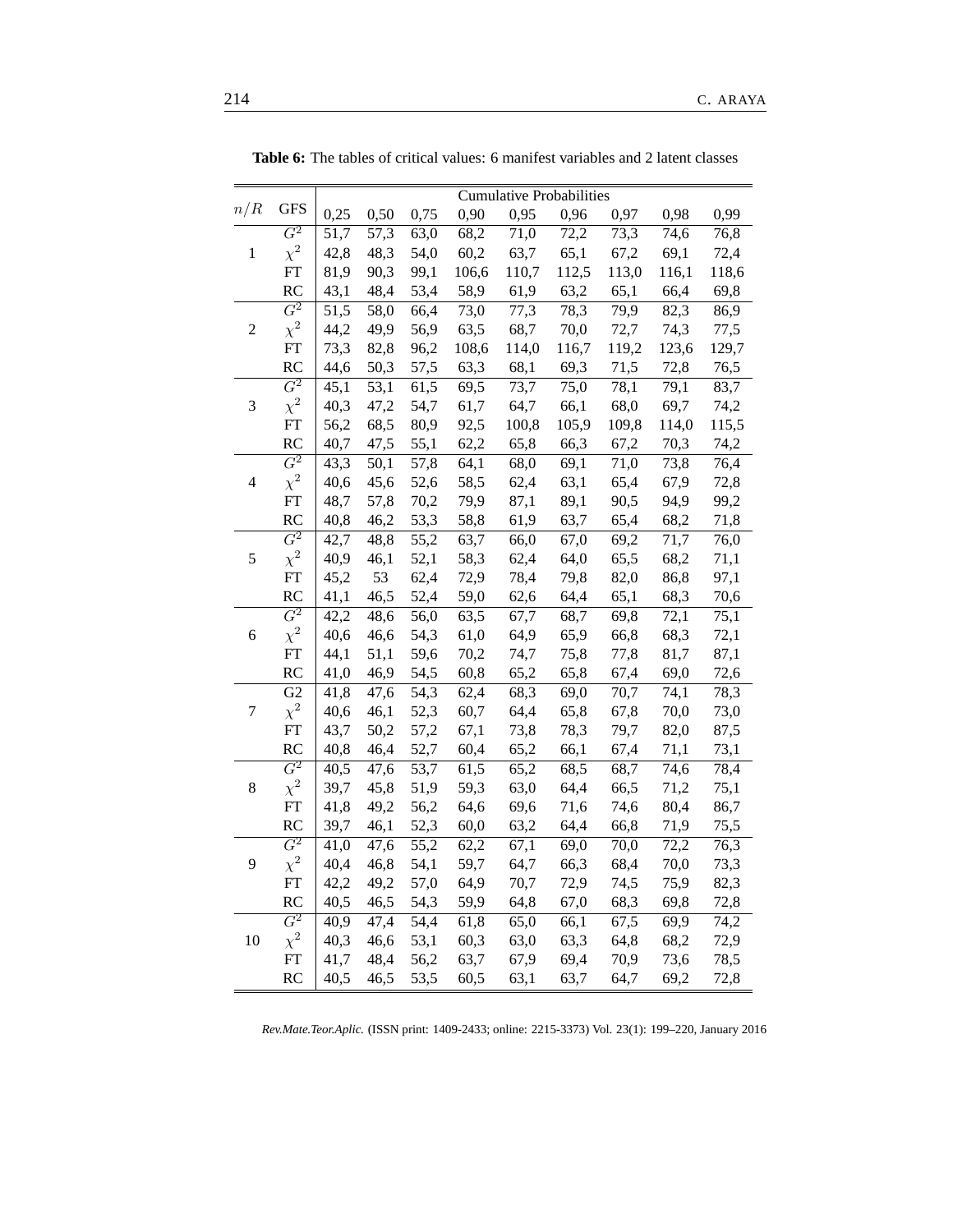|                |                  | <b>Cumulative Probabilities</b> |       |                     |                    |                    |       |       |       |                    |
|----------------|------------------|---------------------------------|-------|---------------------|--------------------|--------------------|-------|-------|-------|--------------------|
| n/R            | <b>GFS</b>       | 0,25                            | 0,50  | 0,75                | 0,90               | 0,95               | 0,96  | 0,97  | 0,98  | 0,99               |
|                | $G^2$            | 260,1                           | 272,3 | 284,9               | 292,6              | 296,6              | 299,2 | 303,0 | 306,2 | 313,3              |
| $\mathbf{1}$   | $\chi^2$         | 221,9                           | 235,7 | 249,9               | 262,3              | 269,7              | 271,3 | 273,5 | 277,5 | 285,6              |
|                | <b>FT</b>        | 414,5                           | 431,4 | 448,5               | 459,2              | 464,4              | 468,9 | 474,8 | 480,7 | 487,9              |
|                | <b>CR</b>        | 220,8                           | 232,7 | 245,9               | 255,3              | 260,6              | 262,0 | 264,3 | 269,8 | 275,6              |
|                | $\overline{G^2}$ | 251,2                           | 265,5 | 281,3               | 295,5              | 304,1              | 306,2 | 308,8 | 310,7 | 316,1              |
| $\overline{c}$ | $\chi^2$         | 218,4                           | 231,1 | 244,6               | 257,8              | 265,6              | 268,1 | 269,9 | 276,8 | 281,3              |
|                | ${\rm FT}$       | 359,6                           | 384,3 | 411,4               | 434,7              | 446,8              | 452,8 | 455,8 | 458,1 | 459,8              |
|                | <b>CR</b>        | 219,5                           | 231,3 | 244,9               | 257,1              | 265,6              | 267,2 | 270,0 | 273,9 | 278,1              |
|                | $G^2$            | 236,9                           | 251,7 | 264,8               | 280,1              | 292,4              | 295,2 | 300,2 | 303,4 | 307,0              |
| 3              | $\chi^2$         | 214,8                           | 226,8 | 240,4               | 254,2              | 262,4              | 264,1 | 268,2 | 274,8 | 281,1              |
|                | ${\rm FT}$       | 298,3                           | 324,4 | 345,9               | 367,8              | 388,8              | 393,6 | 399,4 | 404,9 | 415,5              |
|                | <b>CR</b>        | 215,9                           | 228,1 | 240,5               | 255,3              | 262,2              | 266,6 | 270,4 | 274,4 | 280,0              |
|                | $\overline{G^2}$ | 225,4                           | 242,2 | 258,8               | $\overline{272,7}$ | 285,2              | 289,5 | 292,1 | 296,6 | 299,8              |
| 4              | $\chi^2$         | 212,4                           | 226,9 | 241,1               | 254,8              | 263,9              | 265,8 | 270,3 | 273,3 | 277,0              |
|                | FT               | 259,0                           | 281,7 | 306,3               | 332,2              | 351,5              | 359,3 | 365,1 | 373,6 | 381,2              |
|                | <b>CR</b>        | 213,2                           | 227,9 | 241,6               | 254,6              | 264,6              | 268,2 | 271,8 | 273,1 | 276,2              |
|                | $\overline{G^2}$ | 219,9                           | 236,6 | 251,5               | 264,6              | 272,9              | 277,3 | 279,5 | 286,2 | 293,9              |
| 5              | $\chi^2$         | 209,5                           | 225,0 | 238,9               | 251,4              | 260,5              | 263,0 | 266,1 | 269,3 | 275,8              |
|                | ${\rm FT}$       | 239,5                           | 260,9 | 282,2               | 303,0              | 316,3              | 320,0 | 323,5 | 327,5 | 336,0              |
|                | CR               | 210,5                           | 225,4 | 239,6               | 251,3              | 260,0              | 262,1 | 266,0 | 269,3 | 278,2              |
|                | $\overline{G2}$  | 223,0                           | 235,1 | 253,0               | 264,6              | 271,5              | 275,4 | 277,1 | 283,0 | $\overline{298,5}$ |
| 6              | $\chi^2$         | 214,2                           | 226   | 242,1               | 254,0              | 262,5              | 265,3 | 266,7 | 273,1 | 277,6              |
|                | <b>FT</b>        | 234,6                           | 253,1 | 273,8               | 289,8              | 297,4              | 306,8 | 311,3 | 318,6 | 339,1              |
|                | <b>CR</b>        | 215,1                           | 226,7 | 243,2               | 254,4              | 261,5              | 264,1 | 266,2 | 272,1 | 278,2              |
|                | $\overline{G^2}$ | 218,4                           | 232,2 | 247,9               | 260,4              | $\overline{271,3}$ | 274,1 | 280,3 | 283,4 | 291,3              |
| 7              | $\chi^2$         | 212,2                           | 225,3 | 239,7               | 252,6              | 262,1              | 266,2 | 270,3 | 277,5 | 284,1              |
|                | ${\rm FT}$       | 227,1                           | 244,0 | 262,6               | 277,8              | 291,5              | 295,6 | 300,5 | 303,4 | 312,8              |
|                | <b>CR</b>        | 212,5                           | 225,5 | 240,4               | 253,1              | 263,4              | 265,7 | 270,9 | 275,5 | 282,3              |
|                | $\overline{G^2}$ | 216,7                           | 231,2 | 244,6               | 255,7              | 265,3              | 267,8 | 271,0 | 273,5 | 277,0              |
| $\,8$          | $\chi^2$         | 211,8                           | 225   | 238,7               | 251,2              | 258,4              | 260,4 | 263,5 | 265,1 | 270,2              |
|                | ${\rm FT}$       | 224,1                           | 240,6 | 255,5               | 269,9              | 279,4              | 281,9 | 283,8 | 288,9 | 296,9              |
|                | CR               | 212,1                           | 225,6 | 238,7               | 250,6              | 258,9              | 261,6 | 262,8 | 265,2 | 270,1              |
|                | $\overline{G^2}$ | 214,7                           | 232,2 | $\overline{2}$ 45,5 | 261,7              | 270,3              | 271,7 | 274,9 | 278,2 | 284,5              |
| 9              | $\chi^2$         | 210,3                           | 226,5 | 241,0               | 254,6              | 264,8              | 266,8 | 268,9 | 270,6 | 280,5              |
|                | FT               | 222,5                           | 240,0 | 255,8               | 274,3              | 281,5              | 282,4 | 285,0 | 290,2 | 300,4              |
|                | <b>CR</b>        | 210,4                           | 226,8 | 241,1               | 255,4              | 264,5              | 266,6 | 268,5 | 271,5 | 279,5              |
|                | G <sup>2</sup>   | 216,1                           | 229,0 | 245,0               | 259,1              | 266,3              | 268,7 | 271,1 | 275,2 | 278,6              |
| 10             | $\chi^2$         | 211,6                           | 225,4 | 239,7               | 252,6              | 262,0              | 265,1 | 267,6 | 270,3 | 274,1              |
|                | ${\rm FT}$       | 222,0                           | 236,3 | 254,2               | 267,9              | 276,2              | 278,5 | 280,8 | 285,0 | 289,5              |
|                | <b>CR</b>        | 211,5                           | 225,6 | 240,5               | 252,8              | 261,0              | 265,0 | 266,6 | 269,8 | 273,3              |

<span id="page-16-0"></span>**Table 7:** The tables of critical values: 8 manifest variables and 3 latent classes.

*Rev.Mate.Teor.Aplic.* (ISSN print: 1409-2433; online: 2215-3373) Vol. 23(1): 199–220, January 2016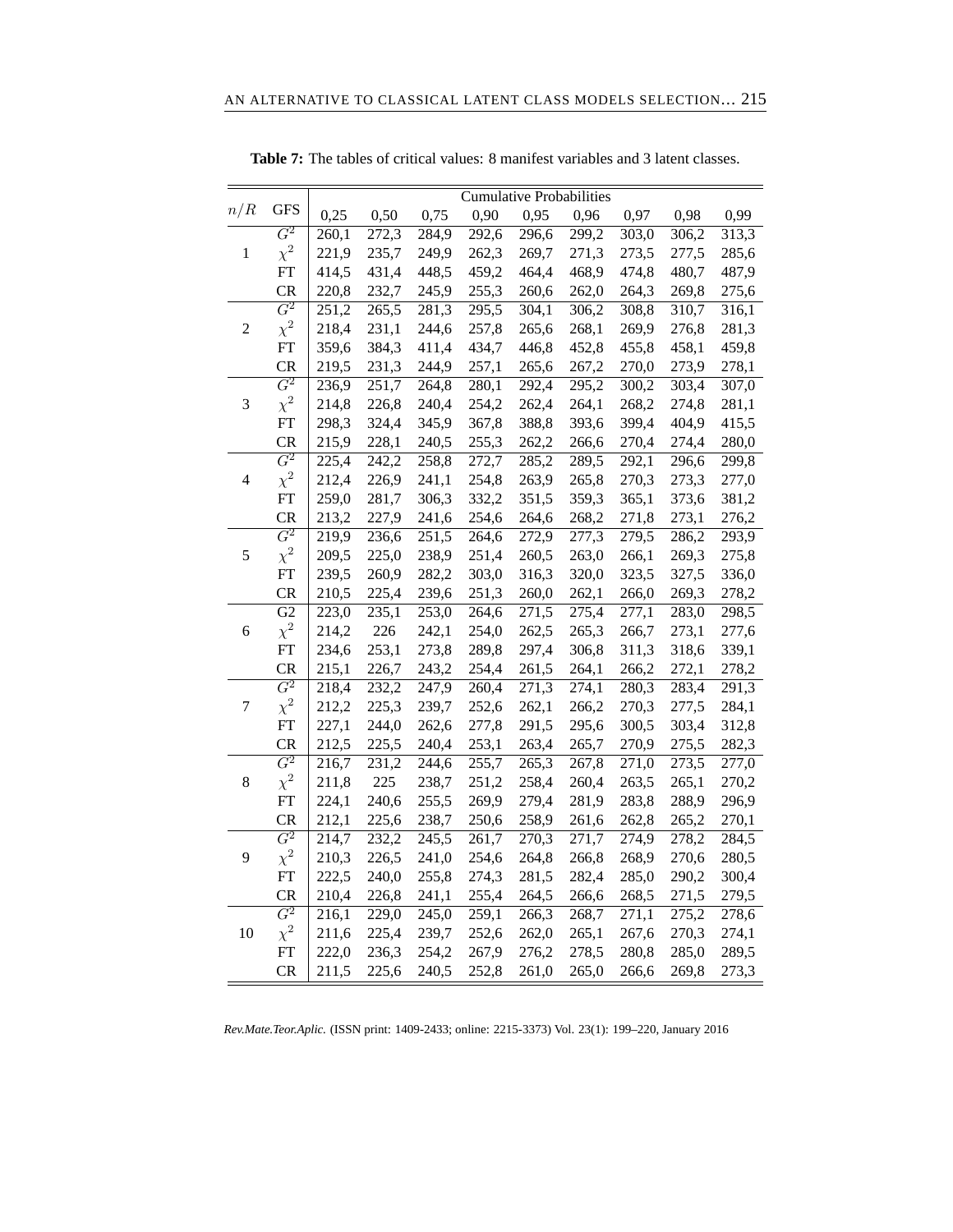# **8 Conclusions**

In this study, we proposed a much faster alternative, which uses Patterns Method samples to construct the sampling distributions of the test statistic in sparse contingency tables where the number of response patterns,  $R$ , is large compared to sample size.

From the results of the simulations, for the latent class models with binary manifest variables, using densities of  $d \leq 5$ , we have shown that the Type I error probabilities are lower than 5% ( $\alpha$  < 0.05) for the likelihood ratio ( $G^2$ ) and Read-Cressie (RC) statistics, using our Patterns Method proposal. In light of this, we recommend the diagnosis of latent class models for sparse data using these statistics. In contrast, the Freeman-Tukey statistic provides acceptable results when the data density are  $d \leq 4$ .

In the case of data density  $d \le 5$ , Pearson's statistic  $(\chi^2)$  should not be used to select latent class models using the Patterns Method, given that this has the probability of Type I error being greater than 5%. In the same way, Langeheine et al. [\[20\]](#page-19-11) in the context of parametric bootstrapping concluded that the Pearson statistic puts a much more severe penalty on an observation in a cell with a very low model-expected probability than the likelihood ratio  $G^2$  does.

As a side product, by comparing the Patterns Method and the Parametric Bootstrap for data density  $d = 2$ , we show that the Patterns Method has more accurate Type I error probabilities since the likelihood ratio, Read-Cressie and Freeman-Tukey statistics afford values of  $\alpha < 0.05$ . In contrast, the Parametric Bootstrap provides values in these statistics that surpass 5%. But further study is required to be certain about these results.

The parametric bootstrap require both knowledge of advanced statistics and this method is computationally intense since in order to obtain a stable p-value several hundred bootstrap resamples are needed for each model the researcher is interested in comparing. Meanwhile, the Patterns Method is presented as a rapid, simple, and labour-saving technique to provide tables of critical values to diagnose latent class models.

Finally, for future research, the Patterns Method will be tested for the analysis of ordinal data, in order to study the effectiveness of the latent class model on sparse data.

#### **Acknowledgments**

The author thanks the Sede de Occidente of the Universidad de Costa Rica for assistance in pursuing his PhD studies, and for a grant to stay at the University of Salamanca (Spain) while this work was under preparation.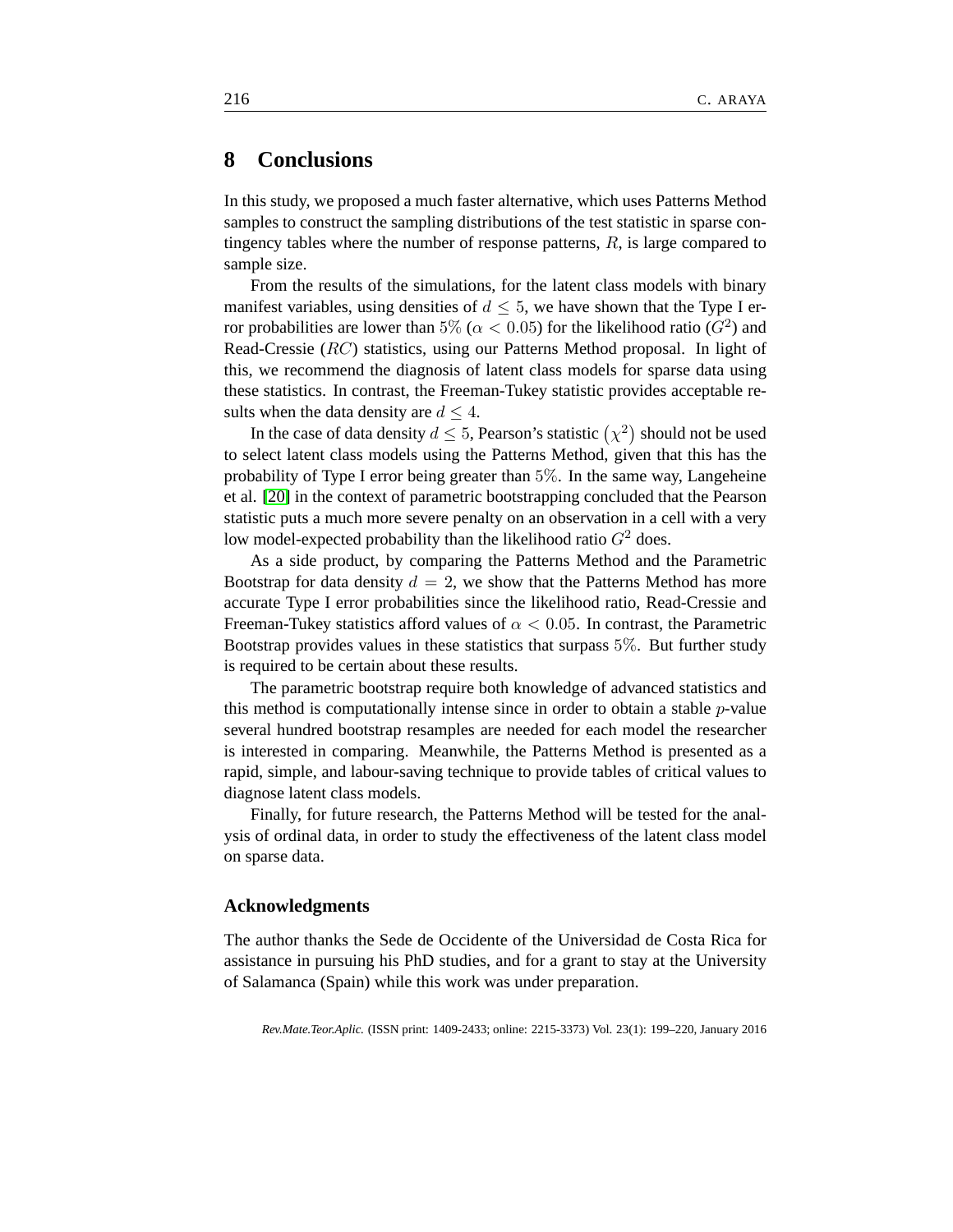### <span id="page-18-9"></span>**References**

- <span id="page-18-2"></span>[1] Agresti, A. (2007) *An Introduction to Categorical Data Analysis*, 2nd Edition. Wiley Interscience, Hoboken NJ.
- [2] Agresti, A.; Yang, M.C. (1987) "An empirical investigation of some effects of sparseness in contingency tables", *Computational Statistics & Data Analysis* **5**(1): 9–21.
- <span id="page-18-0"></span>[3] Bartholomew, D.J.; Knott, M.; Moustaki, I. (2011) *Latent Variable Models and Factor Analysis: A Unified Approach*. John Wiley & Sons, Chichester UK.
- <span id="page-18-10"></span>[4] Bartholomew, D.J.; Leung, S.O. (2002) "A goodness of fit test for sparse 2p contingency tables", *British Journal of Mathematical and Statistical Psychology*, **55**(1): 1–15.
- <span id="page-18-7"></span>[5] Bartholomew, D.J.; Tzamourani, P. (1999) "The goodness of fit of latent trait models in attitude measurement", *Sociological Methods & Research* **27**(4): 525–546.
- <span id="page-18-1"></span>[6] Cochran, W.G. (1952) "The  $\chi^2$  test of goodness of fit", *The Annals of Mathematical Statistics* **23**(3): 315–345.
- <span id="page-18-3"></span>[7] Cochran, W.G. (1954) "Some methods for strengthening the common  $\chi^2$ tests", *Biometrics* **10**(4): 417–451.
- <span id="page-18-8"></span>[8] Collins, L.M.; Fidler, P.L.; Wugalter, S.E.; Long, J.D. (1993) "Goodnessof-fit testing for latent class models", *Multivariate Behavioral Research* **28**(3): 375–389.
- <span id="page-18-4"></span>[9] Cramér, H. (1946) *Mathematical Methods of Statistics*. Princeton University Press, New York.
- <span id="page-18-5"></span>[10] Davison, A.C.; Fraser, D. ; Reid, N.; Sartori, N. (2013) "Accurate directional inference for vector parameters in linear exponential families", *Journal of the American Statistical Association* **109**: 302-314.
- <span id="page-18-6"></span>[11] Dayton, C.M. (1998) *Latent Class Scaling Analysis*. Sage Publications, Thousand Oaks CA.
- [12] Dias, J.G.; Vermunt, J.K. (2006) "Bootstrap methods for measuring classification uncertainty in latent class analysis", in: *Compstat 2006- Proceedings in Computational Statistics*, Physica-Verlag HD: 31–41.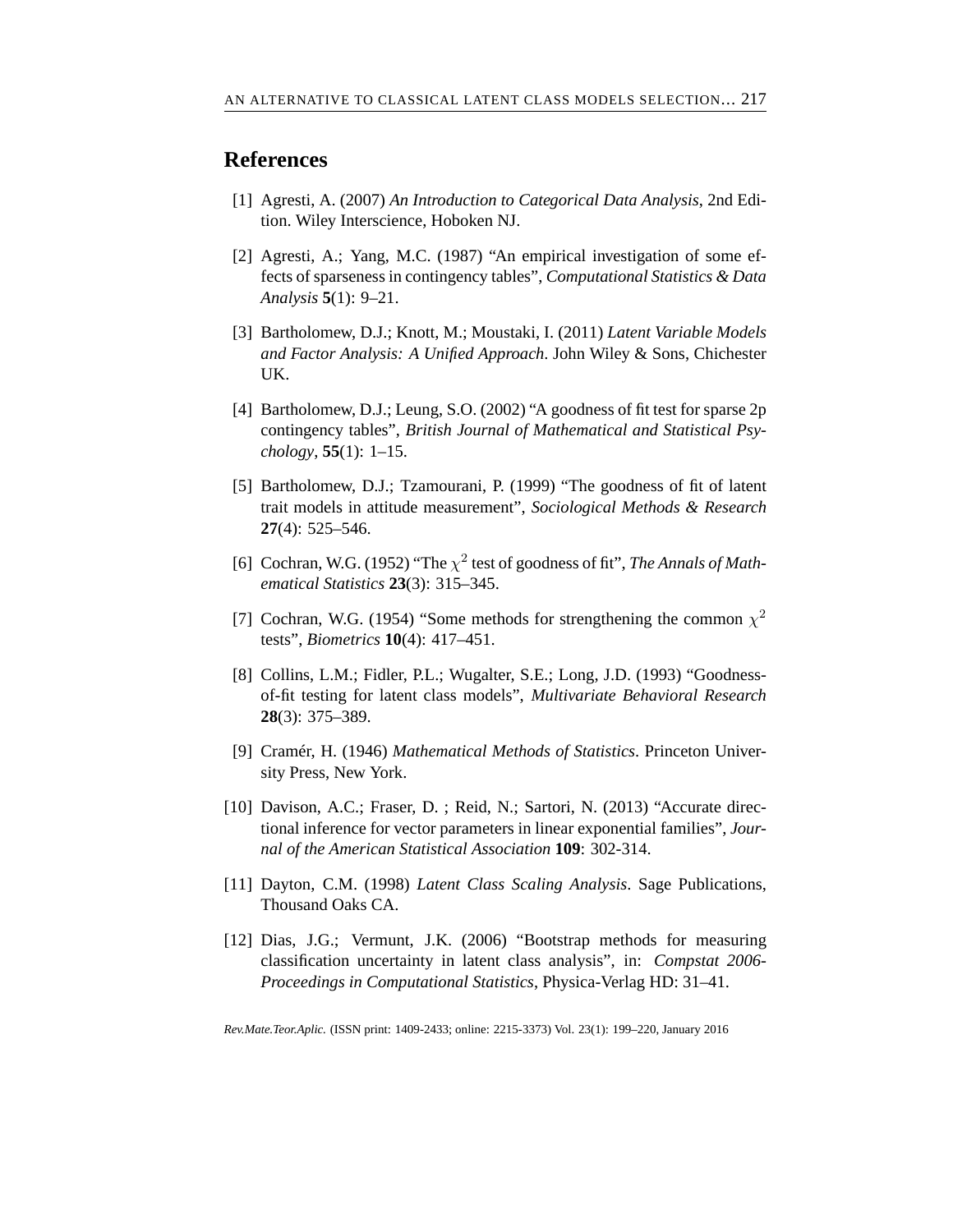- <span id="page-19-7"></span><span id="page-19-1"></span>[13] Fisher, R.A. (1941) *Statistical Methods for Research Workers*. Oliver and Boyd, Edinburgh.
- [14] Gong, H. (2012) *Modeling and Measuring Association for Ordinal Data*. M.Sc. dissertation, Faculty of Graduate Studies and Research, University of Regina, Canada.
- <span id="page-19-10"></span><span id="page-19-2"></span>[15] Kendall, M.G. (1952) *The Advanced Theory of Statistics. Vol. 1: Distribution Theory*, 5th edition. Griffin, London.
- [16] Kojadinovic, I.; Yan, J. (2012) "Goodness-of-fit testing based on a weighted bootstrap: A fast large-sample alternative to the parametric bootstrap", *Canadian Journal of Statistics* **40**(3): 480–500.
- <span id="page-19-6"></span>[17] Kraus, K. (2012) *On the Measurement of Model Fit for Sparse Categorical Data*. Doctoral dissertation, Disciplinary Domain of Humanities and Social Sciences, Faculty of Social Sciences, Department of Statistics, Uppsala University.
- <span id="page-19-4"></span>[18] Kunihama, T.; Dunson, D.B. (2013) "Bayesian modeling of temporal dependence in large sparse contingency tables", *Journal of the American Statistical Association* **108**(504): 1324–1338.
- <span id="page-19-3"></span>[19] Lancaster, H.O.; Seneta, E. (1969) "Chi-square distribution", in: *Encyclopedia of Biostatistics*. John Wiley & Sons, Ltd. Florida.
- <span id="page-19-11"></span>[20] Langeheine, R.; Pannekoek, J.; Van de Pol, F. (1996) "Bootstrapping goodness-of-fit measures in categorical data analysis", *Sociological Methods & Research* **24**(4): 492–516.
- <span id="page-19-0"></span>[21] Larntz, K. (1978) "Small-sample comparisons of exact levels for chisquared goodness-of-fit statistics", *Journal of the American Statistical Association* **73**(362): 253–263.
- <span id="page-19-9"></span><span id="page-19-8"></span>[22] Lazarsfeld, P.F.; Henry, N.W. (1968) *Latent Structure Analysis*. Houghton Mifflin, Boston.
- [23] Mielke P.W.; Berry, K.J. (2002) "Categorical independence tests for large sparse r-way contingency tables", *Perceptual and Motor Skills* **95**(2): 606– 610.
- <span id="page-19-5"></span>[24] Milovanovic, J. (2011) *Chi-Square Orthogonal Components for Assessing Goodness-of-fit of Multidimensional Multinomial Data*. Doctoral dissertation, Arizona State University.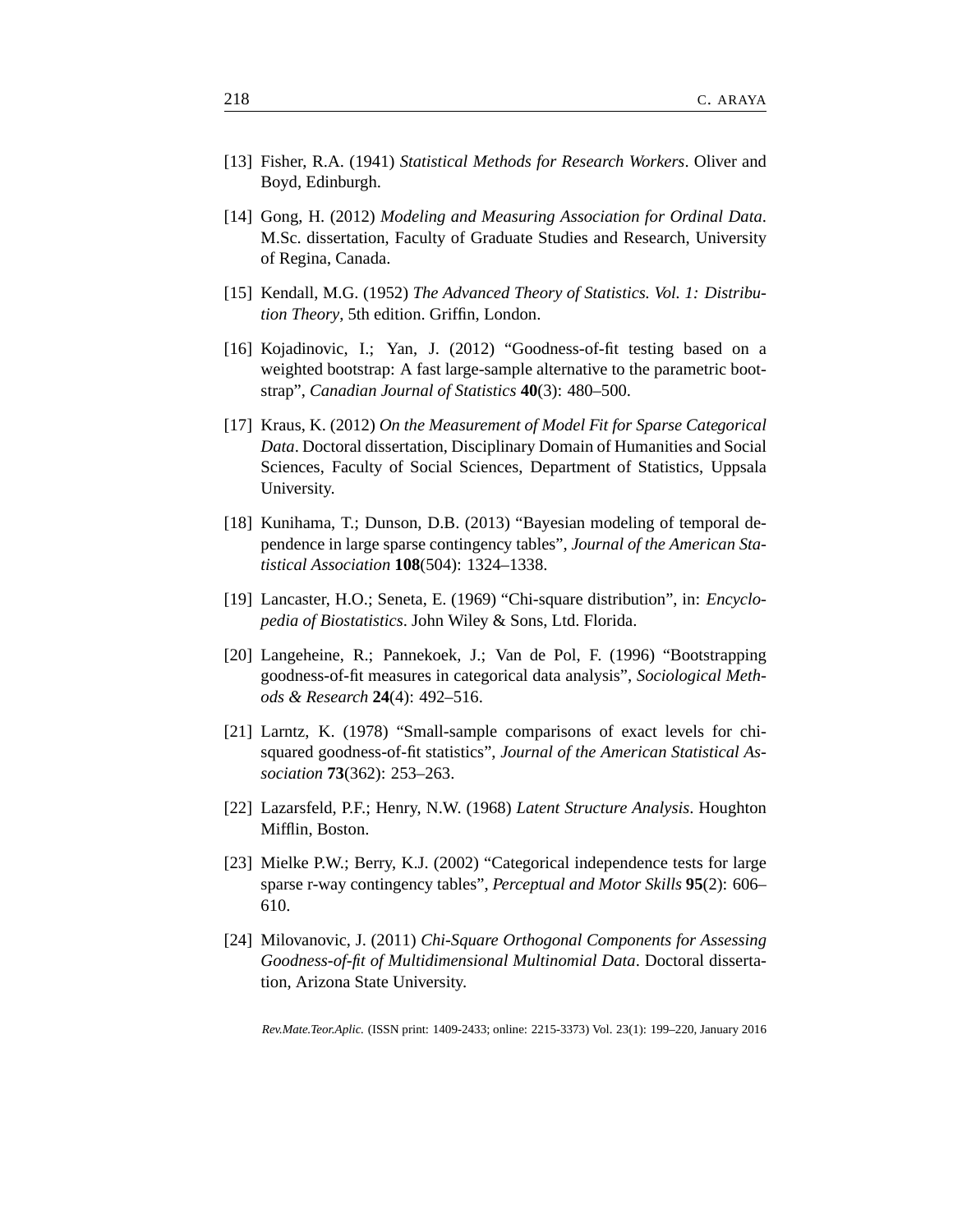- [25] Nylund, K.L.; Asparouhov, T.; Muthén, B.O. (2007) "Deciding on the number of classes in latent class analysis and growth mixture modeling: a Monte Carlo simulation study", *Structural Equation Modeling* **14**(4): 535– 569.
- <span id="page-20-4"></span><span id="page-20-0"></span>[26] Papoulis, A.; Pillai, S.U. (2002) *Probability, Random Variables, and Stochastic Processes*. McGraw-Hill Education.
- [27] Radavičius, M.; Samusenko, P. (2011) "Profile statistics for sparse contingency tables under Poisson sampling", *Austrian Journal of Statistics* **40**(1- 2): 115–123.
- <span id="page-20-3"></span>[28] Radavičius, M.; Samusenko, P.  $(2012)$  "Goodness-of-fit tests for sparse nominal data based on grouping", *Nonlinear Analysis: Modeling and Control* **17**(4): 489–501.
- <span id="page-20-5"></span>[29] Reiser, M.; Lin, Y. (1999) "A goodness-of-fit test for the latent class model when expected frequencies are small", *Sociological methodology* **29**(1): 81–111.
- <span id="page-20-2"></span>[30] Samusenko, P. (2012) *Nonparametric Criteria for Sparse Contingency Tables*. Doctoral dissertation, Vilnius Gediminas Technical Univerty, Lithuania.
- <span id="page-20-1"></span>[31] Tate, M.W.; Hyer, L.A. (1973) "Inaccuracy of the  $\chi^2$  test of goodness of fit when expected frequencies are small", *Journal of the American Statistical Association* **68**(344): 836–841.
- <span id="page-20-6"></span>[32] Tollenaar, N.; Mooijaart, A. (2003) "Type I errors and power of the parametric bootstrap goodness-of-fit test: full and limited information", *British Journal of Mathematical and Statistical Psychology* **56**(2): 271–288.
- <span id="page-20-8"></span>[33] Van Der Heijden, P.; Hart, H.; Dessens, J. (1997) "A parametric bootstrap procedure to perform statistical tests in a LCA of anti-social behaviour", in: J. Rost et al. (Eds.) *Applications of Latent Trait and Latent Class Models in the Social Sciences*, University of Michigan Library, Ann Arbor: 196–208.
- <span id="page-20-7"></span>[34] Von Davier, M. (1997) "Bootstrapping goodness-of-fit statistics for sparse categorical data-results of a Monte Carlo study", *Methods of Psychological Research* **2**(2): 29–48.